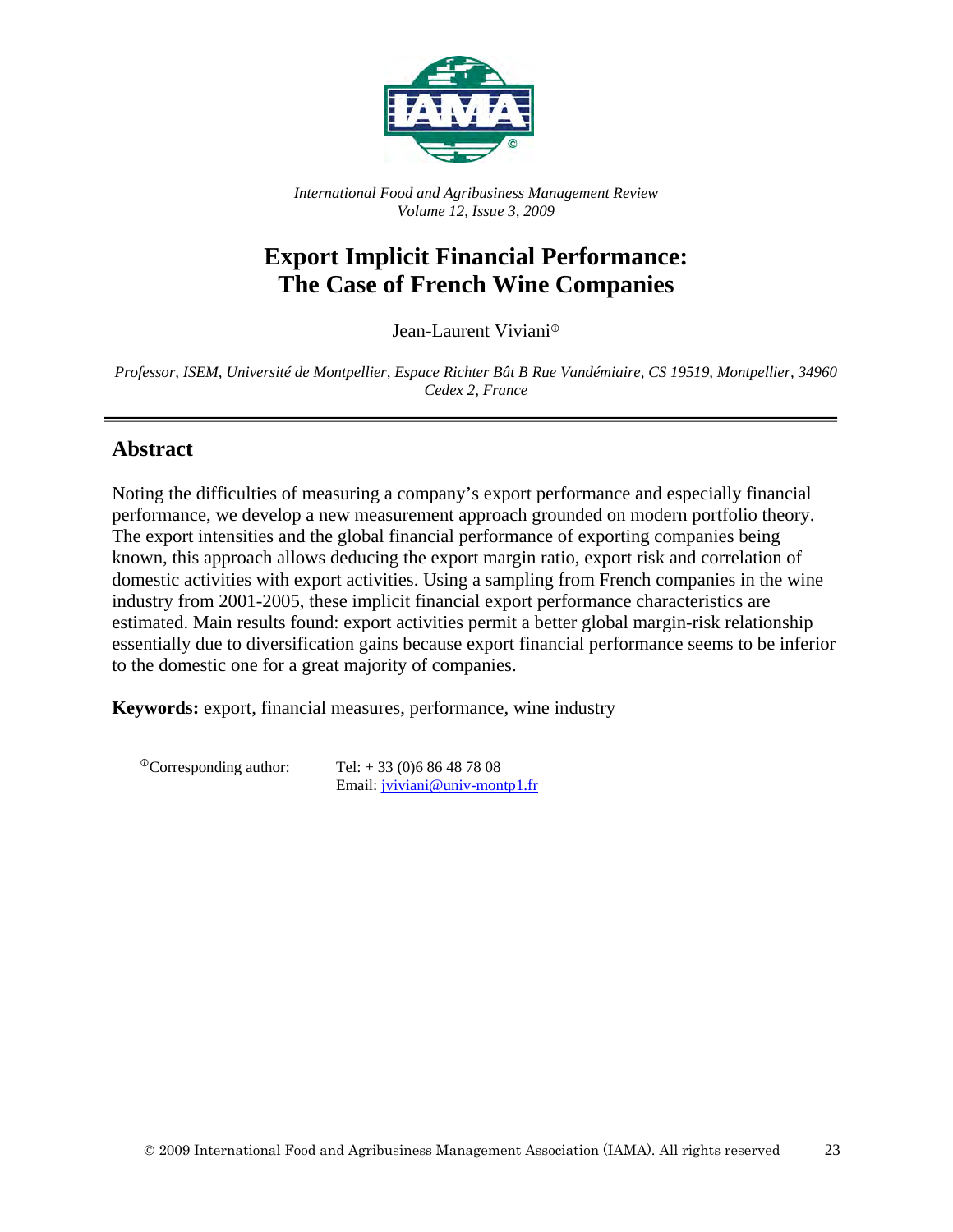# **Introduction**

Although existing for thousands of years, the wine industry has been exposed for many years to the combined effects of globalisation and exacerbated international competition. Anderson (2004) points out the main characteristics resulting from the globalisation of the wine industry:

- A tendency for supplies to converge: which spells growing quality from new world countries owing to the dissemination of know-how and technologies.
- A tendency for demand to converge in a context of falling consumption per head in the old world producing countries coupled with an increase of varying magnitude in importing countries and the new world countries, while low quality wine consumption falls across the board.
- A process of internationalisation whereby exports grow much faster than production.
- Consolidation and multinationalisation of companies: national and international mergers while the strategies of large international groups lead to the emergence of a world oligopoly (Coelho and Rastoin 2005) which disrupts the competition environment via strategies of differentiation, policies of massive promotion, and optimisation worldwide of the productivity and logistic chain.

For the French wine industry, globalisation within the context of oversupply has become structural, offering both threats and opportunities. The major opportunity stems from the growth in foreign markets which offer an alternative to a stagnating, not to say declining, home market. Threats are due to an extended competition on all market segments, notably that of quality wines which have developed a competitive advantage by implementing efficient commercial policies, and competitive costs related to firm size and lighter regulations in New World countries. It is quite clear that their share of the world trade has been growing steadily.

From a macroeconomic point of view, wine and spirits is the first exporting sector of the French food industry and one of the most important exporting sectors producing more than 9 billion Euros in  $2007<sup>1</sup>$  $2007<sup>1</sup>$  $2007<sup>1</sup>$ .

Taking into account the strategic importance of French wine industry exporting at a company and country level it seems relevant to investigate the financial performance of companies in this particular industry.

Studies on export performance determinants are numerous emphasizing the importance of the issue in the literature (for different overviews, see Madsen (1987), Aaby and Slater (1989), Gemünden (1991), Chetty and Hamilton (1993), Zou and Stan (1998) and Leonidou et al. (2002)). However, despite considerable research, the evidence on the factors affecting export performance is largely fragmented and often contradictory (Aaby and Slater 1989; Cavusgil and Zou 1994; Zou and Stan 1998). One important explanation is the lack of agreement on how to conceptualize and make operational a measure of export performance.

Concerning the conceptual problem, performance is a multidimensional concept, in which no single criterion is adequate. This problem results in a variety of measures emphasizing different

 $\overline{a}$ 

<span id="page-1-0"></span> $1$  DGDDI (French customs).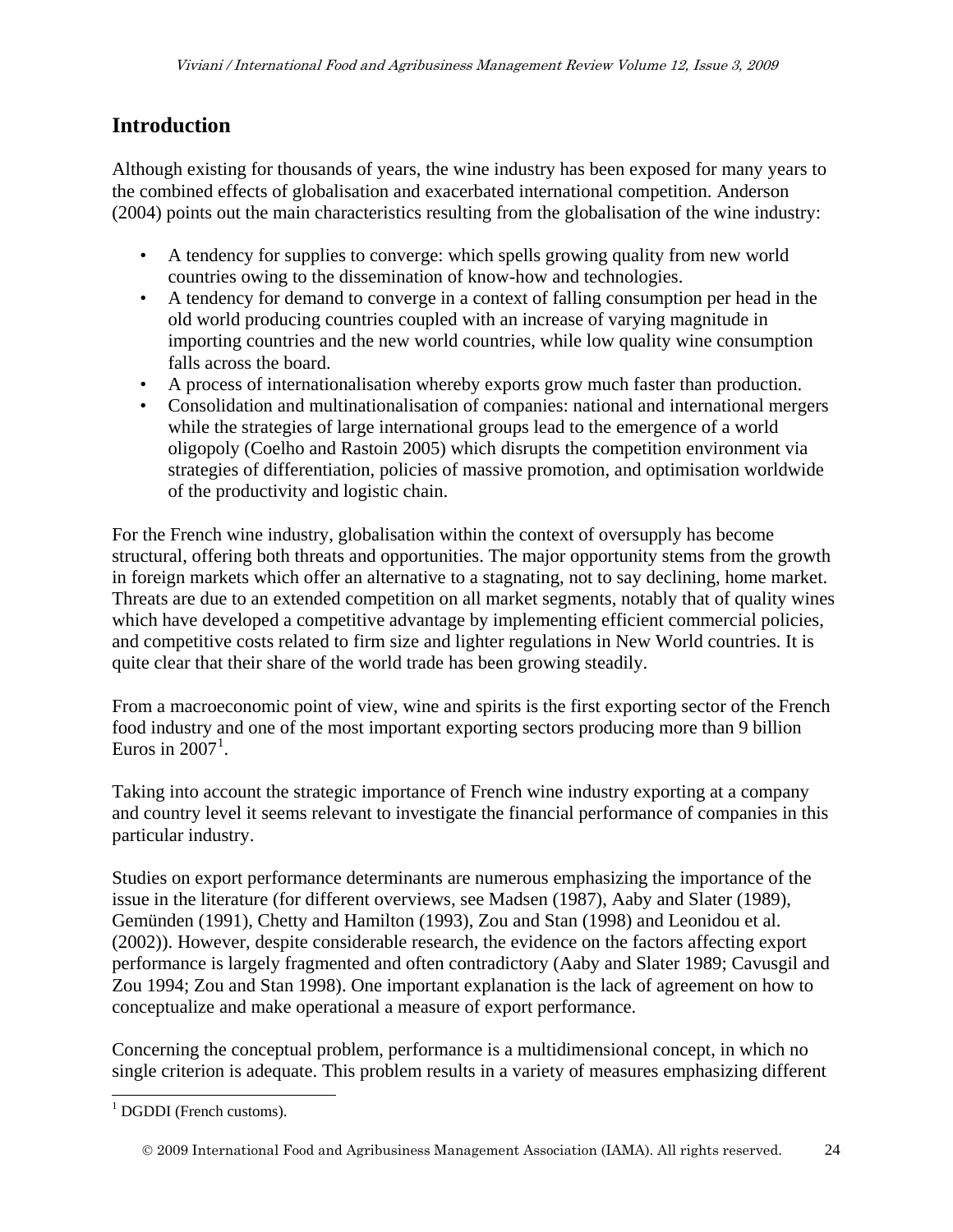performance dimensions (Diamantopoulos, 1998). The literature offers a number of ways to dimensionalize export performance. One can make the distinction between financial, strategic and perceptual outcomes (Zou et al. 1998) economic, non-economic (market related, product related) and generic measures (degree of satisfaction, perceived export success …); (Katsikeas et al. (2000)) or examine sales, profit and growth-related measures (Shoham 1996) to quote some of the more classical typologies. These different measurement schemes make it difficult to compare findings in different studies. One solution is the construction of scales based on the set of different variables (Bijmolt and Zwart (1994)).The aggregation of various performance measures into a single measure of export performance partially overcomes the difficulty of performance measures (Katsikeas et al. 2000; Lages and Lages 2004).

The issue is also complicated by the recognition that operationalization of performance measures often seem to be driven by the definition itself, most likely because of issues related to data availability (Boulding and Staelin, 1995). It is difficult to access to archival data because companies do not report the financial details of their export activities. Specification and assessment of costs and benefit associated with export activities are also problematic because such costs are inherently related to how a company views these activities (Leonidou *et al.* 2002). Thus both objective and subjective export performance data are dependent of companies' view of their exporting activities.

The importance of the various performance dimensions (effectiveness, efficiency, adaptability) varies across stakeholder groups. Efficiency which is concerned with the outcome of business activities relative to the inputs employed to implement them is an essential dimension for investors and also for managers (Walker and Ruckert, 1987<sup>[2](#page-2-0)</sup>). Financial performance measures aim to measure value creation for shareholders or investors (shareholder and debt holders). In the export performance literature, financial performance measures used are profit-related measures. Sousa (2004) built a review of empirical literature published between 1998 and 2004 about export performance measures. He gathered about 50 different export performance indicators and found that the most frequently used ones were "*export intensity (export-to-total sales ratio), export sales growth, export profitability, export market shares, satisfaction with overall export performance, and perceived export success" (p 8).* He makes the distinction between objective (quantitative and calculated using financial data and cost analysis) or subjective (attitudes, perceptions: qualitative measures using scales) profit-related measures. A small number of studies use objective measures (export profitability, (2 studies), export profit margin, (3 studies), and export profit margin growth (1 study)). These measures are often criticized due to the lack of data, they may not be known with any degree of certainty (Smiee and Anckar 1998). When managers are unwilling or unable to provide objective financial data (Katsikeas *et al.* 1996; Yang *et al.* 1992), subjective measures of profitability (perceived values of the variables) can be the solution but they are also subject to several sources of bias. Company officials are under no obligation to disclose information on exports and are often reluctant to disclose information on a single segment of their business. So, indicators used to represent export profitability are qualitative scales indicating the perceived profitability of exports in comparison to domestic activity or the export performance of competitors (Bilkey, 1982; Moini, 1992; Rose and Shoham, 2002). The majority of exporters are SME (that is the case in the French wine industry) lacking appropriate export accounting mechanisms. However, Bilkey (1982) reported that

 $\overline{a}$ 

<span id="page-2-0"></span> $2^{2}$  For the authors the two other dimensions are effectiveness and adaptability.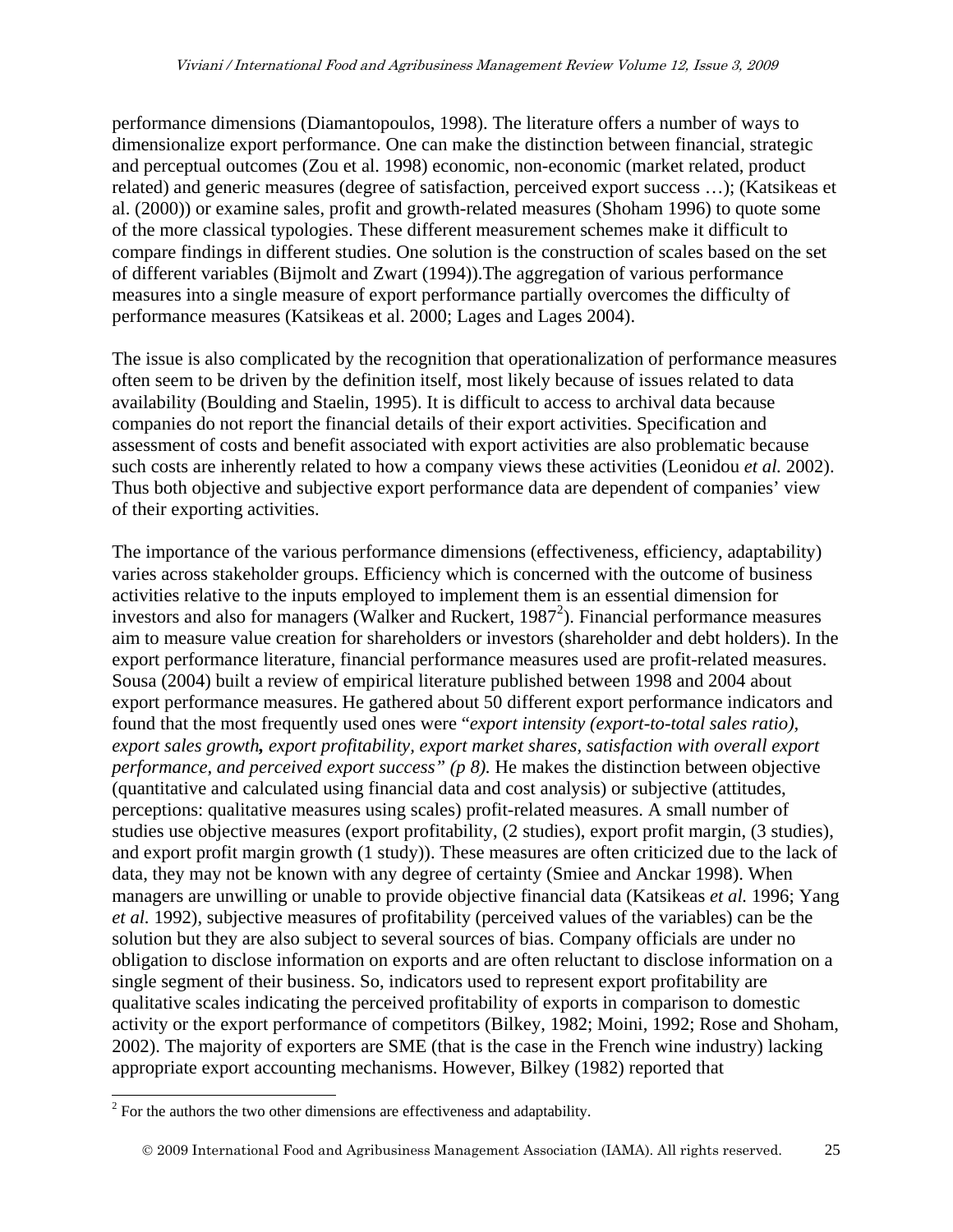"*management's perceptions of the relative profitability of exporting are somewhat "rubbery" but not necessarily erroneous yardstick for evaluating export marketing practices"*. We can find a confirmation of these results in the strategic literature where there is evidence of the reliability of subjective self-reported performance measures and of significant correlation between subjective and objective measures (Dess an Robinson 1984; Pearce et al. 1987; Venkatraman and Ramanujam 1986, 1987; Dawes 1999).

Profit-related measures used in export performance determinants literature describe only one dimension of financial performance: the expected gain due to export activities. Two other important dimensions are missing: the risk of export activities and their contribution to diversification gains (the contribution of export activities to the overall risk of the company). Those two last dimensions are sometimes taken into account in theoretical studies (Stahrl and Khoury 1986) but are not used in empirical ones. Assuming that company's managers are rational, and following the portfolio theory (Markowitz, 1952, 1959) they must choose their various activities so as to maximize the return to risk relationship of the overall company. Following this approach, companies undertake export activities only if they contribute to ameliorate the return to risk ratio of the company. This objective can be achieved in two ways: the return to risk ratio of export activities is higher than domestic ones and/or export activities offer a diversification gain (their low correlation with domestic activities justify their introduction in the company's portfolio of activities). The more export activities are interesting (following these criteria), the more the company has to invest in them.

To measure the three dimensions of financial performance (profit, risk and diversification) of exports it will be necessary to know the return and risk generated by export activities and the correlation with the domestic ones. Unfortunately these data are hardly available to researchers and often to companies' managers specifically in small and medium sized companies. To overcome this difficulty we propose a strategy directly inspirited by a methodology commonly used in finance. The objective of the method is to deduce the value of some parameters of interest by applying a quite generally accepted model to available data. A famous example of this strategy is the so-called implicit volatility (Latane and Rendleman, 1976) where the volatility of future asset returns is estimated by using market data and inverting the famous Black and Scholes (1973) formula. In our case, we want to infer from data available in companies financial statements, the return, risk and correlation of export activities using a simple model of portfolio theory.

In short the present study contributes to the financial export performance measures in two ways. First, it proposes a more complete set of measures of financial export performance and second, a way to overcome the lack of data availability to make operational these measures. Finally it illustrates the approach on a sample of companies in the French wine industry.

The article is structured as follows: In the second section the portfolio model applied to companies activities (domestic and export) is constructed and some adaptations are made to obtain a testable form. The third section describes the sample selection method, data and estimation procedures of the various parameters. The fourth section is devoted to results presentation and analysis. The fifth section offers conclusion.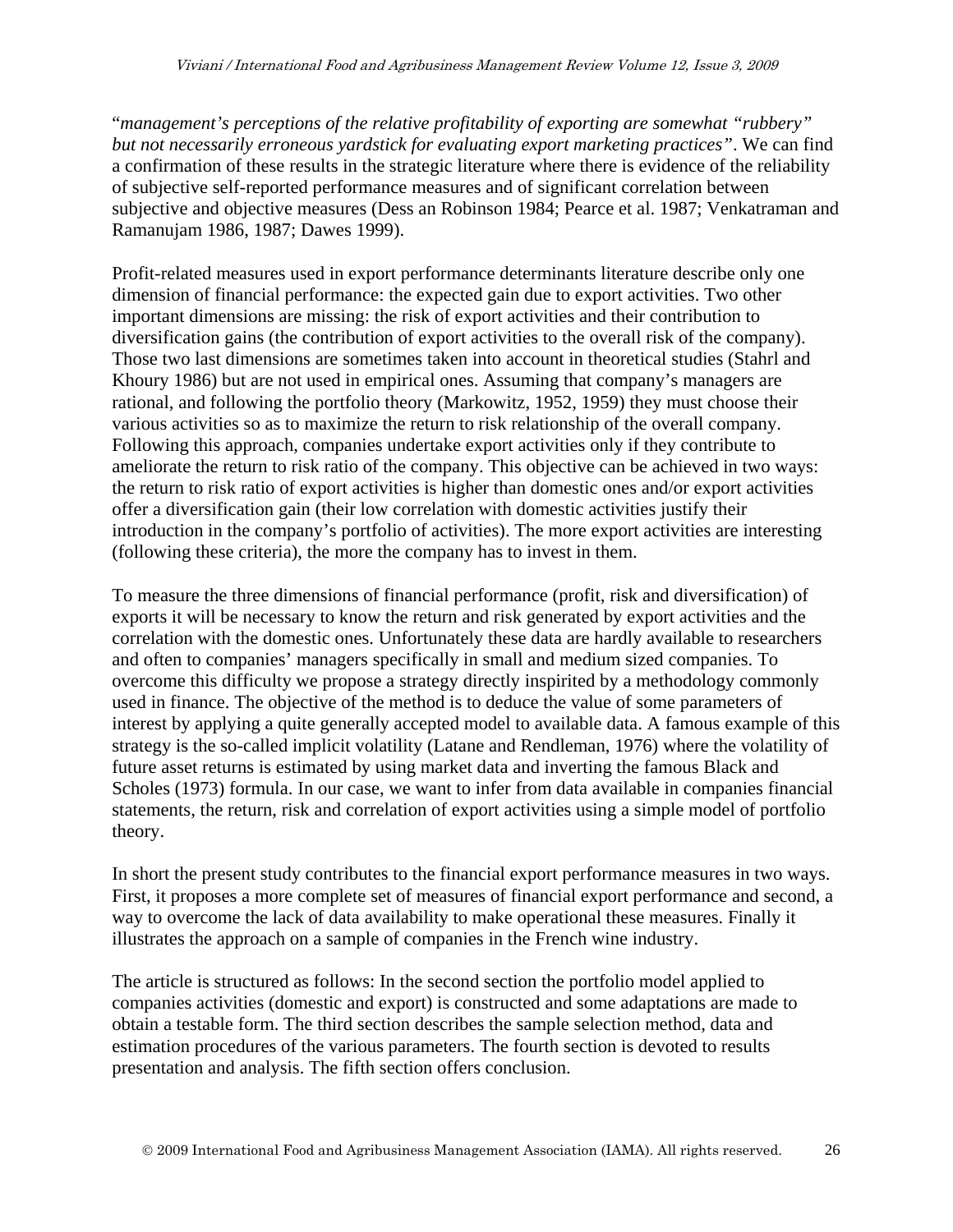## **Theoretical Framework**

We present a simple expected utility maximization model of optimal proportions of domestic and export activities.

To know the success of export (particularly in SMEs), an important issue is how pleased the owner-manager is with the internationalization project. The management anticipation of the performance of export seems to us one of the main drivers of export decision. But contrary to the qualitative methodology presented above we will not use data on management anticipation or satisfaction but we try to infer these variables from the actual decision taken. The more the company exports the more management is supposed to be satisfied with export (cf. the disconfirmation of expectation proposed by Shoham (2000)). More specifically, in our approach proportions of domestic and export activities are supposed to be the result of expected utility optimization behaviour. Companies seek the combination of domestic and export activities so as to maximize expected utility of profit:

(1) 
$$
E[u(\pi)] = E[u(\widetilde{m}_D S_D + \widetilde{m}_X S_X)]
$$

with

 $\pi$ : profit,

 $\tilde{m}_D$ : random margin of domestic activities (in % of sales),

 $\widetilde{m}_x$ : random margin of export activities (in % of sales),

 $S<sub>D</sub>$  : domestic sales,

 $S_X$ : export sales,

U(.) : utility function,

E(.) : denotes expectation.

This approach supposes that total sales are given at this step meaning that companies have the opportunity to sell their products on the domestic market and in various foreign countries. We suppose that the choice of these foreign countries have been made at a preceding step and depends of various internal and external factors that will not be studied here. In short the opportunity set (the various export markets accessible to the company) is given. We are only interested in the consequences of the foreign countries markets choice made by the company on the margin and the risk of export activities. In other words the domestic and foreign activities represent a given universe and we concentrate on the optimal combination of these given activities. Accordingly, the sales constraint is the following:  $S_D + S_X = S$  (S means total sales) and dividing equation by S constraint becomes:  $s_D + s_X = 1$ .

Moreover export and domestic margin are supposed to be constant whatever the level of sale or the market share of the company on the domestic and exports markets. But we can imagine that some French wine companies export to avoid a lower domestic margin due, for instance, to a saturated domestic market. Constant margins suppose perfect competition which is probably not the case on markets where differentiation and quality play an important role. Our choice is dictated by the fact that the sensibility of margins to the volume of sales is not available.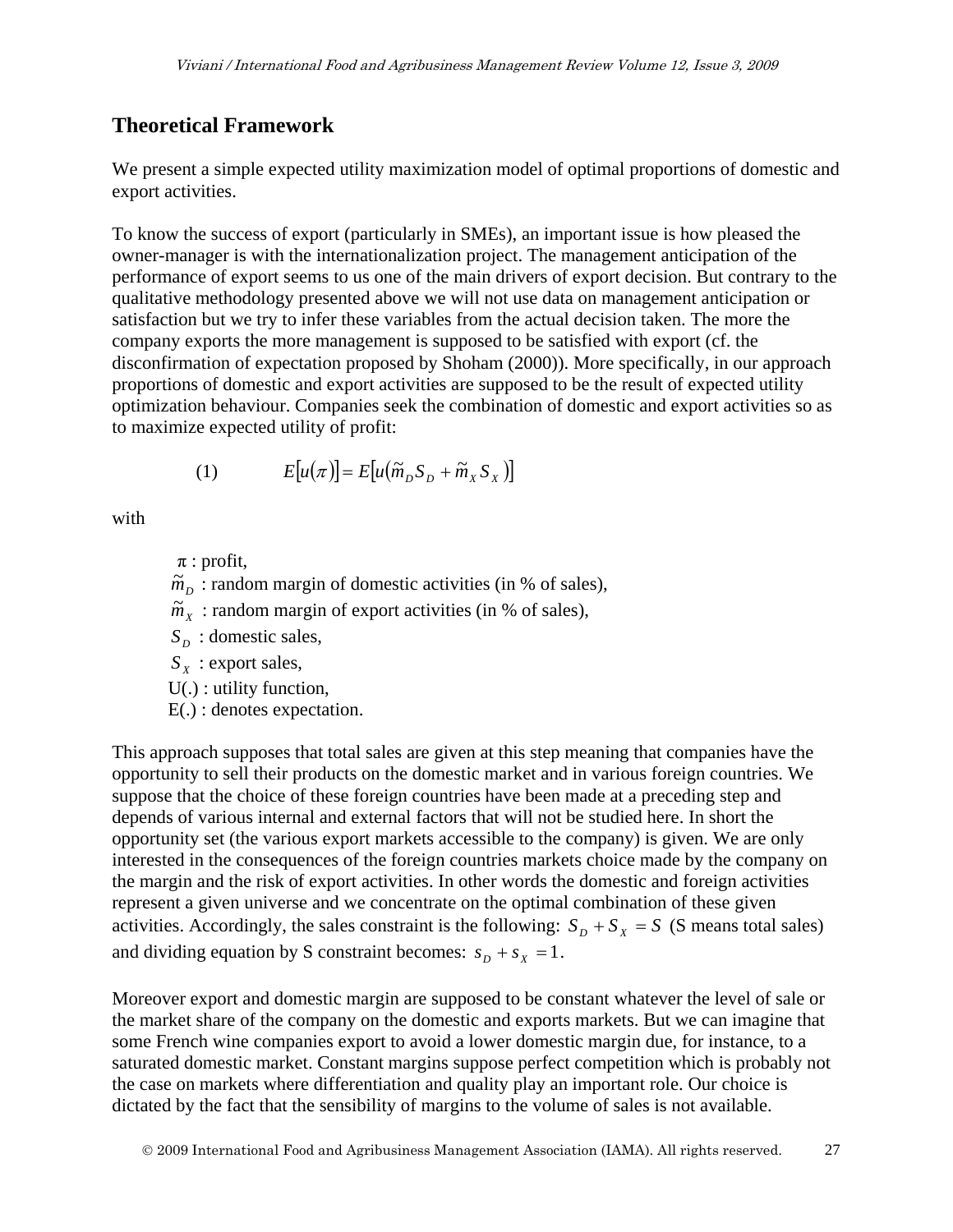To solve the previous program, (1), it is common in empirical studies to use an approximation formula which incorporates agent risk aversion. Assuming a normal distribution, equation (1) becomes  $3$ :

(2) 
$$
E[u(\widetilde{m}_G)] = E[(\widetilde{m}_D s_D + \widetilde{m}_X(1-s_D))] - \frac{\lambda}{2}V[(\widetilde{m}_D s_D + \widetilde{m}_X(1-s_D))]
$$

with

 $\overline{a}$ 

 $\widetilde{m}_G$ : global margin ratio of the company,  $\lambda$ : coefficient of risk aversion,  $\lambda > 0$ , V(.) : variance.

It is possible to show by direct calculation that equation (2) is exact for an exponential utility function  $(U(w) = -e^{-\lambda w})^4$  $(U(w) = -e^{-\lambda w})^4$ . This function is characterized by a constant absolute risk aversion (CARA) and increasing relative risk aversion. For other utility functions equation (2) gives only an approximation.

By using simple properties of expectation and variance operator in equation (2) one can obtain:

$$
E[u(\widetilde{m}_G)] = (\overline{m}_D s_D + \overline{m}_X (1 - s_D))
$$
  
\n(3) 
$$
-\frac{\lambda}{2} \Big[ V(\widetilde{m}_D) s_D^2 + V(\widetilde{m}_X) (1 - s_D)^2 + 2s_D (1 - s_D) Cov(\widetilde{m}_D, \widetilde{m}_X) \Big]
$$
  
\n
$$
\overline{m}_D = E(\widetilde{m}_D)
$$
  
\n
$$
\overline{m}_X = E(\widetilde{m}_X)
$$
  
\nCov(.,.) : covariance.

First order condition of expected utility maximization is:

$$
\frac{dE[u(\tilde{m}_G)]}{ds_D} = (\overline{m}_D - \overline{m}_X)
$$
  

$$
-\frac{\lambda}{2} [V(\tilde{m}_D) 2s_D - V(\tilde{m}_X) 2(1 - s_D) + (2 - 4s_D) Cov(\tilde{m}_D, \tilde{m}_X)] = 0
$$

By isolating  $s_p$  in the preceding equation it comes:

(4) 
$$
s_D^* = \frac{\overline{m}_D - \overline{m}_X + \lambda [V(\widetilde{m}_X) - Cov(\widetilde{m}_D, \widetilde{m}_X)]}{\lambda [V(\widetilde{m}_D) + V(\widetilde{m}_X) - 2Cov(\widetilde{m}_D, \widetilde{m}_X)]}
$$

2009 International Food and Agribusiness Management Association (IAMA). All rights reserved. 28

<span id="page-5-0"></span> $3$  This objective function is a direct adaptation to our specific framework of a currently used utility function simplification in finance. The passage from (1) to (2) goes back to Pratt (1964).<br><sup>4</sup> Various other utility functions, such as the logarithmic, quadratic, linear, and power, to cite the more common,

<span id="page-5-1"></span>exist in the literature.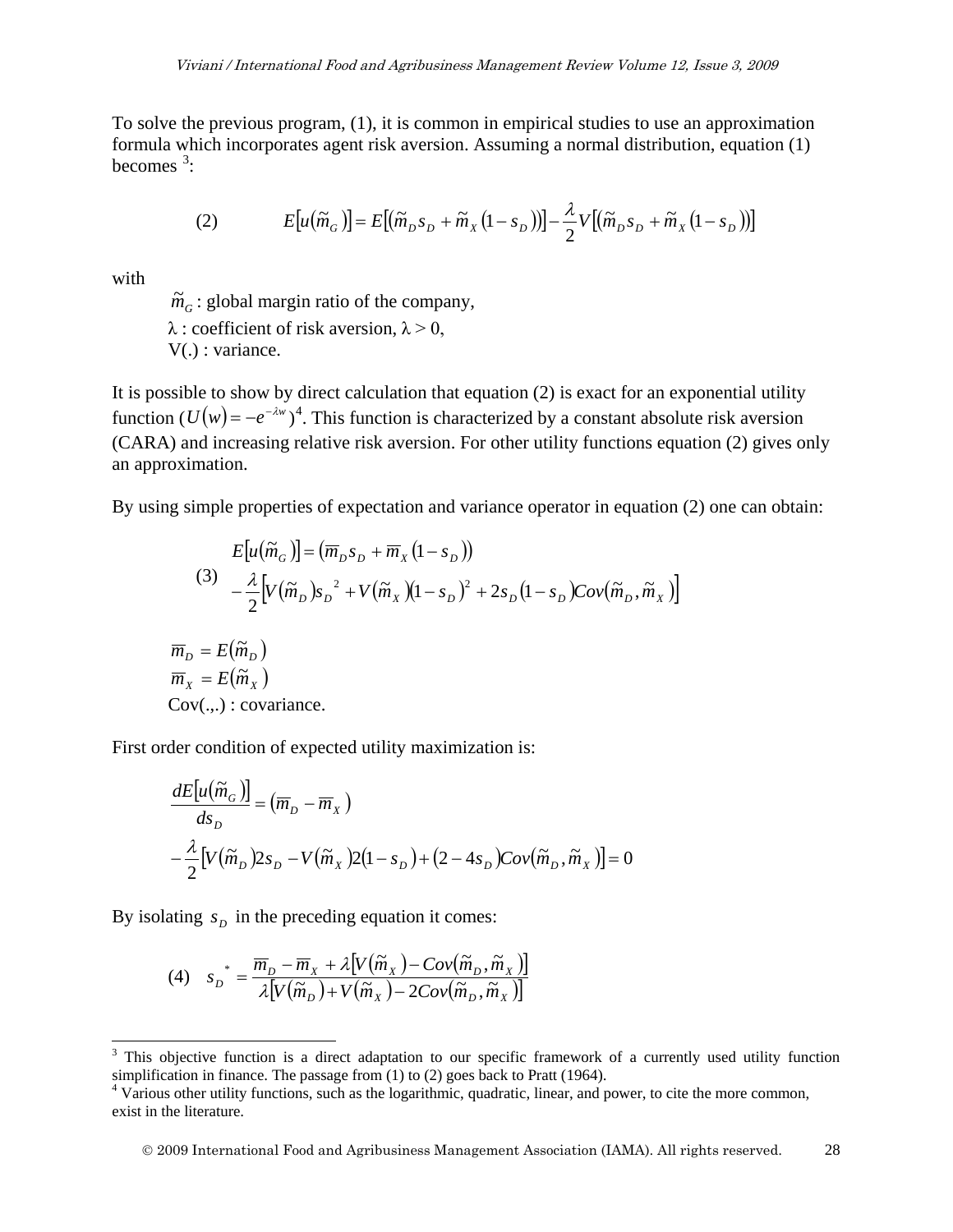The importance of domestic activities depends on:

- The deviation between expected domestic and export margins, the more export activities are profitable in comparison to domestic ones the greater export intensity is,
- The domestic and export risk, export intensity is a positive function of domestic risk<sup>[5](#page-6-0)</sup>,
- Correlation between the two activities (emphasis on the diversification function of export),
- The coefficient of risk aversion.

From the previous theoretical model we can get three equations: The optimal combination of activities, (equation 4), Expected margin decomposition for an exporting company:

(5) 
$$
\overline{m}_D s_D^* + \overline{m}_X (1 - s_D^*) = \overline{m}_G
$$
  
 $\overline{m}_G = E(m_G)$ 

- Risk decomposition for an exporting company:

(6) 
$$
V(\tilde{m}_D) s_D^{*^2} + V(\tilde{m}_X)(1 - s_D^*)^2 + 2s_D^* (1 - s_D^*)Cov(\tilde{m}_D, \tilde{m}_X) = V(\tilde{m}_G)
$$

The solution of the system formed by the two equations (4) and (6) is (see Appendix 1):

(7)  
\n
$$
V(\widetilde{m}_X) = \frac{V(\widetilde{m}_G)(1 - 2s_D^*) + s_D^{*2}V(\widetilde{m}_D) - 2As_D^*(1 - s_D^*)}{(1 - s_D^*)^2}
$$
\n
$$
Cov(\widetilde{m}_D, \widetilde{m}_X) = \frac{V(\widetilde{m}_G) - s_D^*V(\widetilde{m}_D) + A(1 - s_D^*)}{(1 - s_D^*)}
$$
\n
$$
A = \frac{\overline{m}_D - \overline{m}_X}{\lambda}
$$

We get a system of only three equations for nine unknowns. So we must deduce the value of six unknowns from the financial data. From the empirical data, we can obtain quite easily the expected global margin  $(\overline{m}_G)$  and the variance of global margin  $(V(\widetilde{m}_G))$  of exporting companies. The choice by a company of a specific risk reward relationship will enable us to induce it's coefficient of risk aversion,  $\lambda$ . We suppose that the actual combination of activities is equal to the optimal one, so  $(1-s_D^*)$  is set equal to the observed export intensity. To obtain the expected margin and margin standard deviation of domestic activities, we suppose that the opportunity set for domestic activities of exporting companies is similar to the one of purely domestic one. Hence  $\overline{m}_D$  and  $V(\widetilde{m}_D)$  are deduced from the mean and variance of margin ratio of purely domestic companies. The solution of the system of equations (4), (5), (6) gives us the value of the three remaining variables: expected export margin, export margin standard deviation, and correlation between export margin and domestic margin. The procedure is detailed

 $\overline{a}$ 

<span id="page-6-0"></span> $<sup>5</sup>$  The sign of the derivative of export intensity on export risk is not determinate.</sup>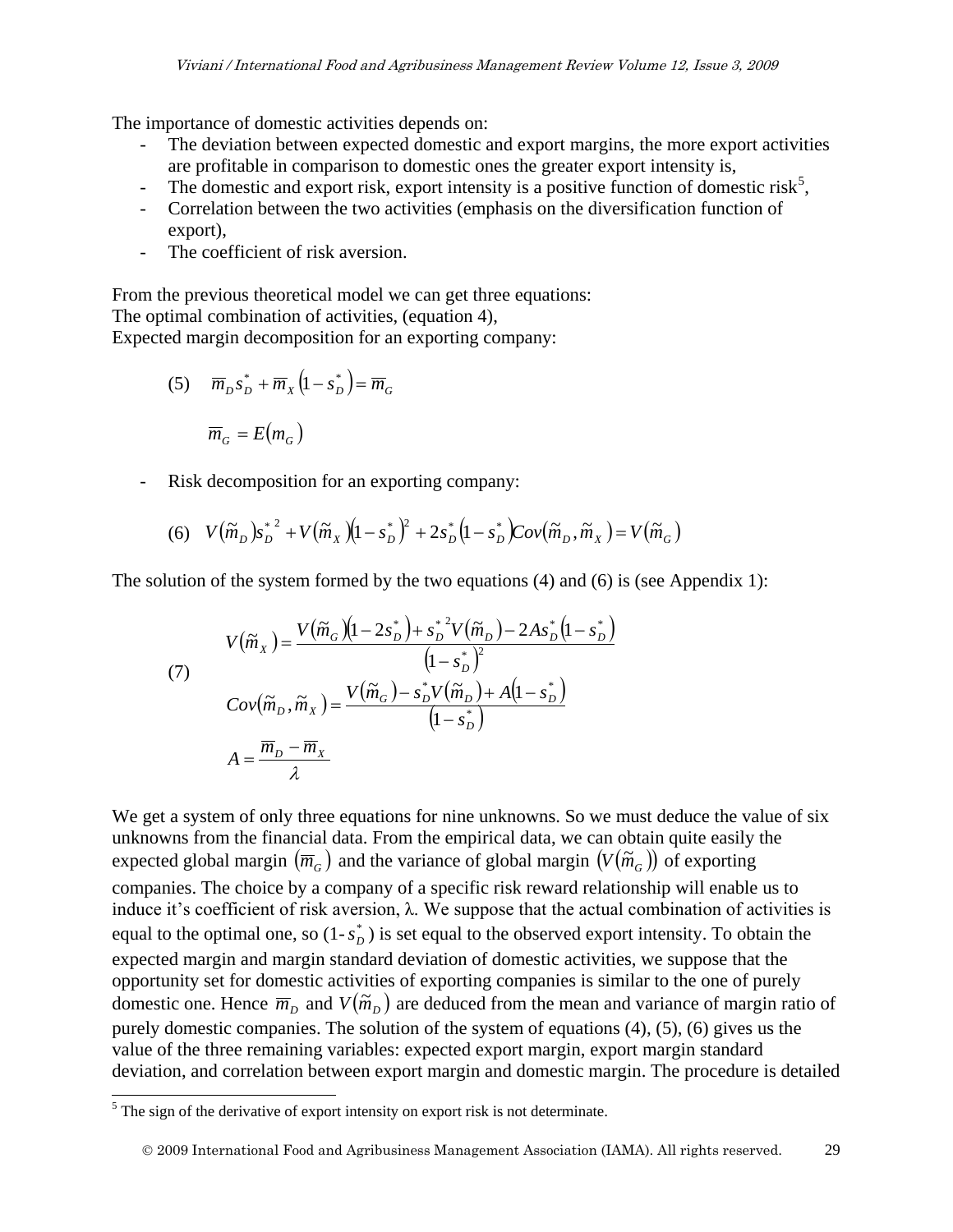under *Estimation of the Expected Domestic Margin and Risk of Domestic Activities for Exporting Companies*.

## **Sample Selection, Data and Estimation Procedure**

#### *Sample Selection and Data*

To empirically test the relevance of the approach outlined above we use the survey called "Enquête Entreprises Aval de la Filière  $\text{Vir}^6 - 2006$  $\text{Vir}^6 - 2006$  $\text{Vir}^6 - 2006$ " (EEAFV-2006) which is about the determinants of the performance in French wine companies. It was carried out by Supagro, the Superior School of Agronomy in Montpellier, South of France, in the Languedoc Roussillon wine region. It provides data about the strategies and strategic choices chosen by companies and the elements impacting their financial, strategic, trade performance.

Data was collected through two different and complementary ways: a questionnaire was sent to the companies of the industry. The questionnaire was pre-tested on a dozen companies before it was used by researchers meeting firm managers like in a poll. Only companies with a turnover superior to three million euros were taken into account. Data were completed with financial statements from 1996 to 2005 available on Diane-SCRL<sup>[7](#page-7-1)</sup> database.

The analysed unit is the company and more particularly companies owning a managerial autonomy: subsidiaries or firms controlled by a group are excluded. All French producing regions are gathered in this study, concerned companies. The final sample gathers 214 companies.

The questionnaire was divided into eight thematic parts (description of the company and human resources, firm relationship with suppliers, firm products, selling and relationships with downstream companies, governance, strategy, financial elements, and innovation) which gave indications about the firm resources and strategy and even some details about external determinants of export behaviour.

Variables are defined as the following:

- Export intensity: mean on the period 2001-2005 of the annual ratios *Total turnover Export turnover* .

The data was first extracted from Diane database, when data were not available in Diane, declarative data of the questionnaire were used.

- Expected margin ratio: mean on the period 2001-2005 of the annual ratios *EBITDA* (EBITDA, Earnings Before Interest Taxes Depreciation and
	- *Total turnover*

 $\overline{a}$ 

Amortization) extracted from Diane.

- Variance of margin ratios: variance on the 2001-2005 period of the annual margin ratios.

2009 International Food and Agribusiness Management Association (IAMA). All rights reserved. 30

<span id="page-7-1"></span>

<span id="page-7-0"></span><sup>&</sup>lt;sup>6</sup> English translation: Survey about companies in the wine Industry – 2006.<br><sup>7</sup> This database is constructed by Bureau van Dijk (www.bvdep.com). It contains financial data on French listed and non listed companies, the European and World counterparts are Amadeus and Orbis.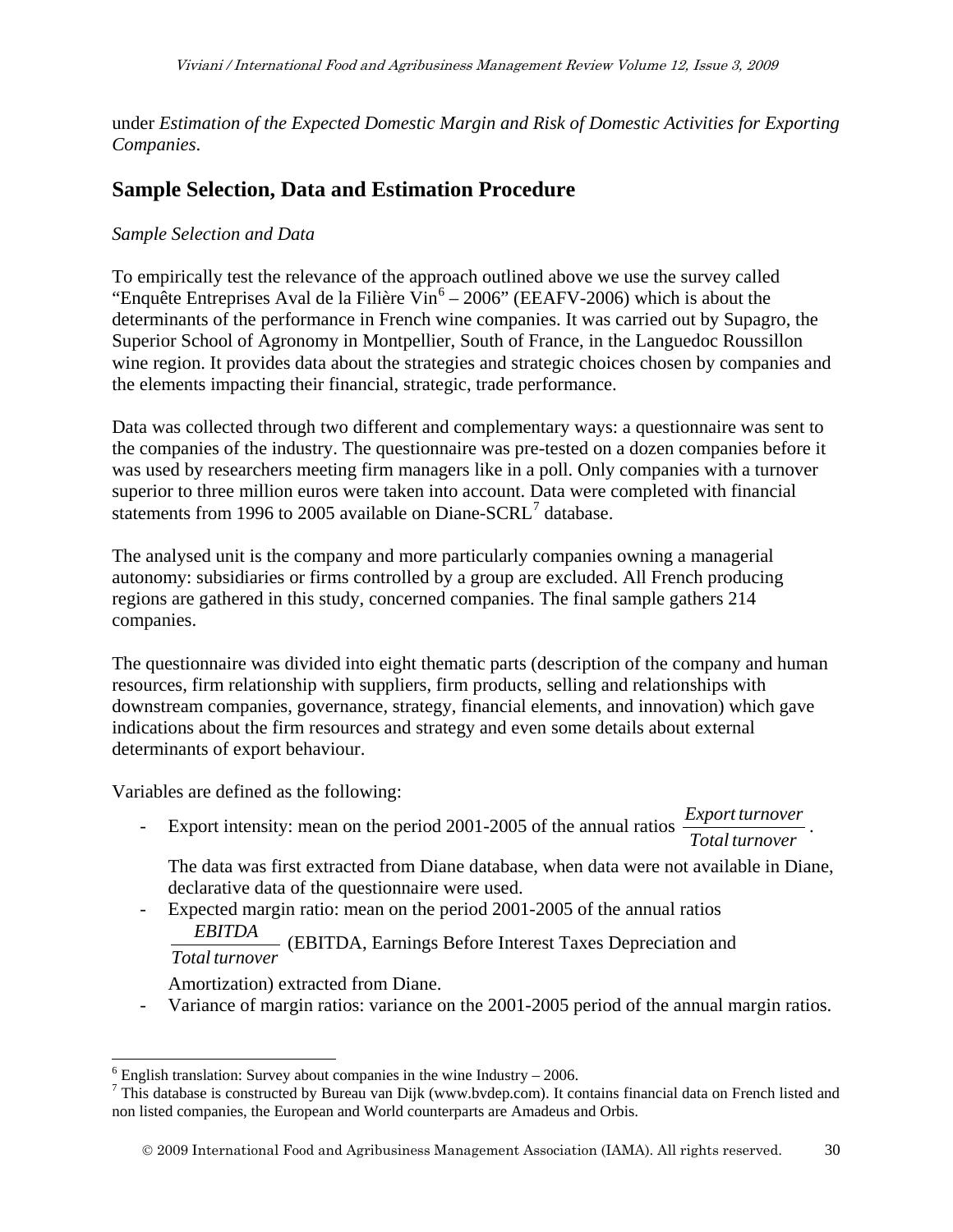The sample was divided in 2 groups:

- Companies with only domestic activities: in fact to obtain a large enough sub-sample we select companies with mean export intensity on the period 2001-2005 inferior to 5 %.
- Export companies: only companies with mean export intensity on the period 2001-2005 superior to 15 % are chosen.

Table 1 describes the main characteristics of the two sub-samples and gives the probability of significant differences between companies included in each of them.

|  |          | <b>Table 1.</b> Comparison of domestic and export companies of the sample |  |
|--|----------|---------------------------------------------------------------------------|--|
|  | Domostic | $E$ <sub>rm</sub> $\alpha$ <sup>+</sup>                                   |  |

|                                          | <b>Domestic</b> | <b>Export</b> | <b>Signification</b> |  |
|------------------------------------------|-----------------|---------------|----------------------|--|
|                                          | companies       | companies     | Probability (d)      |  |
| Sample size (number of companies)        | 46              | 90            |                      |  |
| % export                                 |                 |               |                      |  |
| Sample mean<br>$\blacksquare$            |                 | 0.4363        |                      |  |
| Standard deviation (a)                   |                 | 0.2154        |                      |  |
| Minimum                                  |                 | 0.1518        |                      |  |
| Maximum<br>$\blacksquare$                |                 | 0.9295        |                      |  |
| Global turnover (mean 01-05)             |                 |               |                      |  |
| Sample mean<br>$\blacksquare$            | 9814            | 45 109        | 0.000                |  |
| Standard deviation (a)<br>$\blacksquare$ | 8850            | 54 302        |                      |  |
| Minimum<br>$\blacksquare$                | 2610            | 3 2 5 6       |                      |  |
| Maximum<br>٠                             | 45 4 69         | 308 366       |                      |  |
| Global margin mean                       |                 |               |                      |  |
| Sample mean<br>$\blacksquare$            | 5.92 %          | 7.84 %        | 0.2596               |  |
| Standard deviation (a)                   | 4.68%           | 10.92%        |                      |  |
| Minimum<br>$\overline{\phantom{a}}$      | $-0.74%$        | $-14.92%$     |                      |  |
| Maximum                                  | 17.37 %         | 69.43 %       |                      |  |
| Global margin standard deviation         |                 |               |                      |  |
| Sample mean<br>$\blacksquare$            | 1.80 %          | 2.42 %        | 0.1962               |  |
| Standard deviation (b)<br>$\blacksquare$ | 2.12 %          | 2.87 %        |                      |  |
| Minimum<br>$\blacksquare$                | 0.12%           | 0.046 %       |                      |  |
| Maximum<br>$\overline{\phantom{a}}$      | 9.93%           | 15.72 %       |                      |  |
| Margin to Risk Ratio (MRR) (c)           |                 |               |                      |  |
| Sample mean<br>$\sim$                    | 5.28            | 6.83          | 0.3963               |  |
| Standard deviation (a)<br>$\blacksquare$ | 4.89            | 11.82         |                      |  |
| Minimum                                  | $-1.34$         | $-0.98$       |                      |  |
| Maximum                                  | 18.07           | 87.19         |                      |  |

a. Cross-sectional standard deviation.

b. For each company the time series standard deviation of margin is calculated then the cross sectional standard deviation of all standard deviations is computed.

c. The margin to risk ratio is defined as: 
$$
MRR = \frac{\overline{m}}{\sigma(\widetilde{m})}
$$

d. Test of mean equality between the two samples with different variances.

We can see from Table 1 that:

- Export companies are significantly larger than domestic ones. The fact that small companies do not export could be explained not only by their anticipation of poor financial performance of exports but also by the lack of capabilities to export.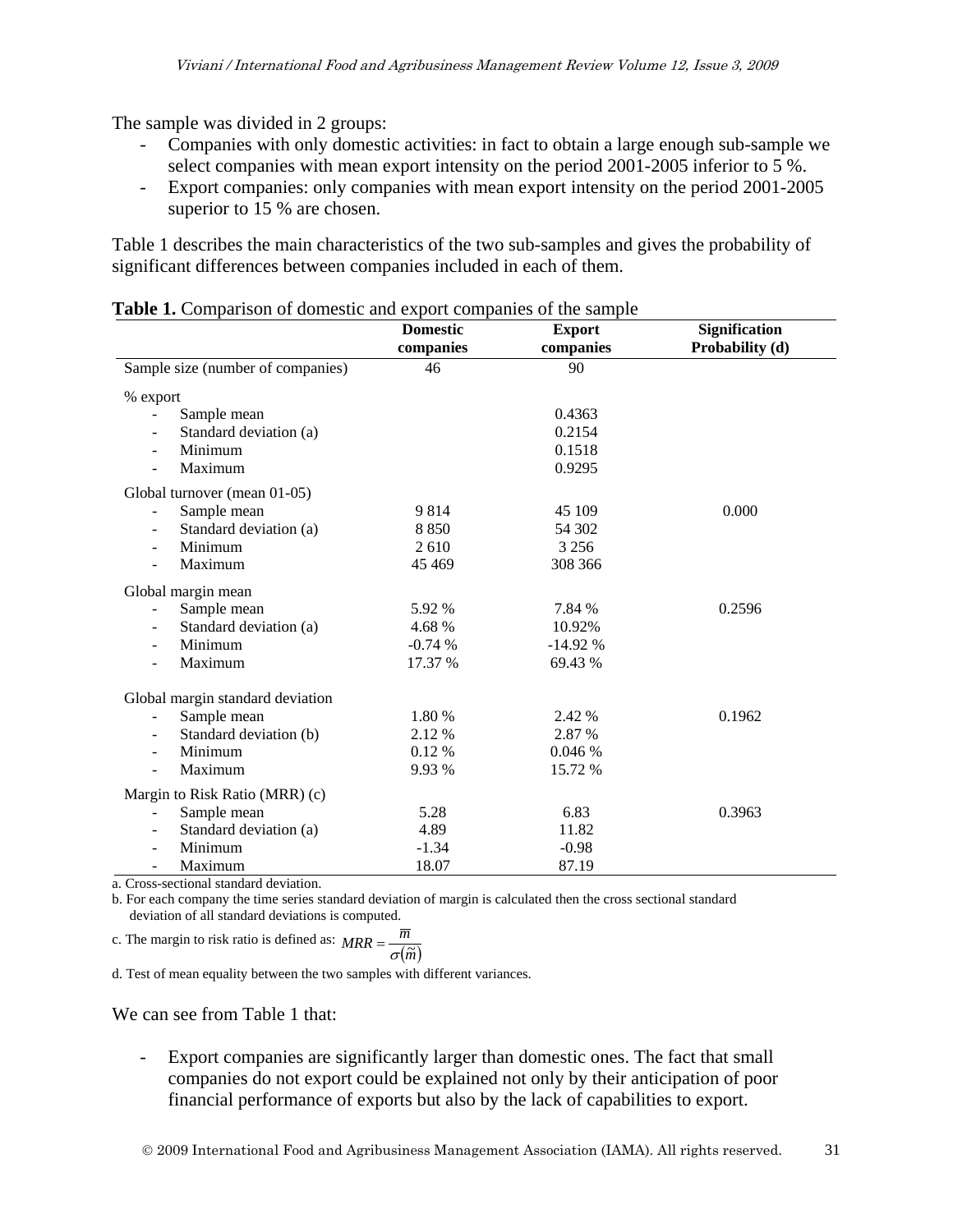- The mean and standard deviation of margin ratios of export companies are higher than domestic ones but deviations between expected margin and risk are not significant.
- The financial performance ratio (MRR) is also higher but not significant for export companies.

So export activities generate higher margin expectation and risk but without generating significantly higher global financial performance.

#### *Procedure for Estimating Financial Export Performance*

We develop an estimation procedure of the three dimensions of export financial performance (expectation and variance of margin ratios and correlation between domestic and export margin ratios) including the following steps:

- (1) Estimation of the coefficient of risk aversion
- (2) Estimation of the expected domestic margin and risk of domestic activities for exporting companies
- (3) Determination of the dimensions of exports financial performance (expected margin, risk and correlation with domestic activities)

## *Estimation of the Coefficient of Risk Aversion*

In order to compute financial performance of export it is necessary to obtain the value of the coefficient of risk aversion. It seems to us inappropriate to give a unique value for this coefficient to all companies by using estimates given in literature because these estimates do not concern companies but essentially individual investors and are widely dispersed (see Giamouridis (2005) for a recent review). On the other side we do not get enough data to make sophisticated estimation of these coefficients as proposed by Walls and Dyer (1996) in the context of the oil industry. This method supposes the capability to compute the certainty equivalent of risky prospect. In the oil industry the exploratory budgets are known and can be interpreted as the certainty equivalent of the risky prospection activity. Such data as a certainty equivalent of risky activities are not available in the context of the French wine industry. Moreover, such a sophisticated estimation will be out of the scope of this paper because our objective is not to obtain precise value of risk aversion coefficient but to have the possibility to compare the degree of risk aversion of companies in the sample. Here again we develop a methodology directly inspired by portfolio theory simplifying the Walls and Dyer approach.

Following portfolio theory the position of investors on the risk return efficient frontier depends on their degree of risk aversion (cf. Figure 1). We suppose that the observed global return to risk relationship of each company reveals their relative risk aversion coefficient. Knowing the opportunity set, a company is more risk adverse if it chose a lower global standard deviation<sup>[8](#page-9-0)</sup>. In Figure 1, company 2 chooses a lower level of risk than company 1. We can infer that it is more risk adverse than company 1.

The actual return to risk ratio of a company depends also on its managerial skill and various other specific characteristics and business environment. To reduce the impact of these factors on

<span id="page-9-0"></span> $\overline{a}$  $8$  See below equation (11) and its comments for a more in depth analysis.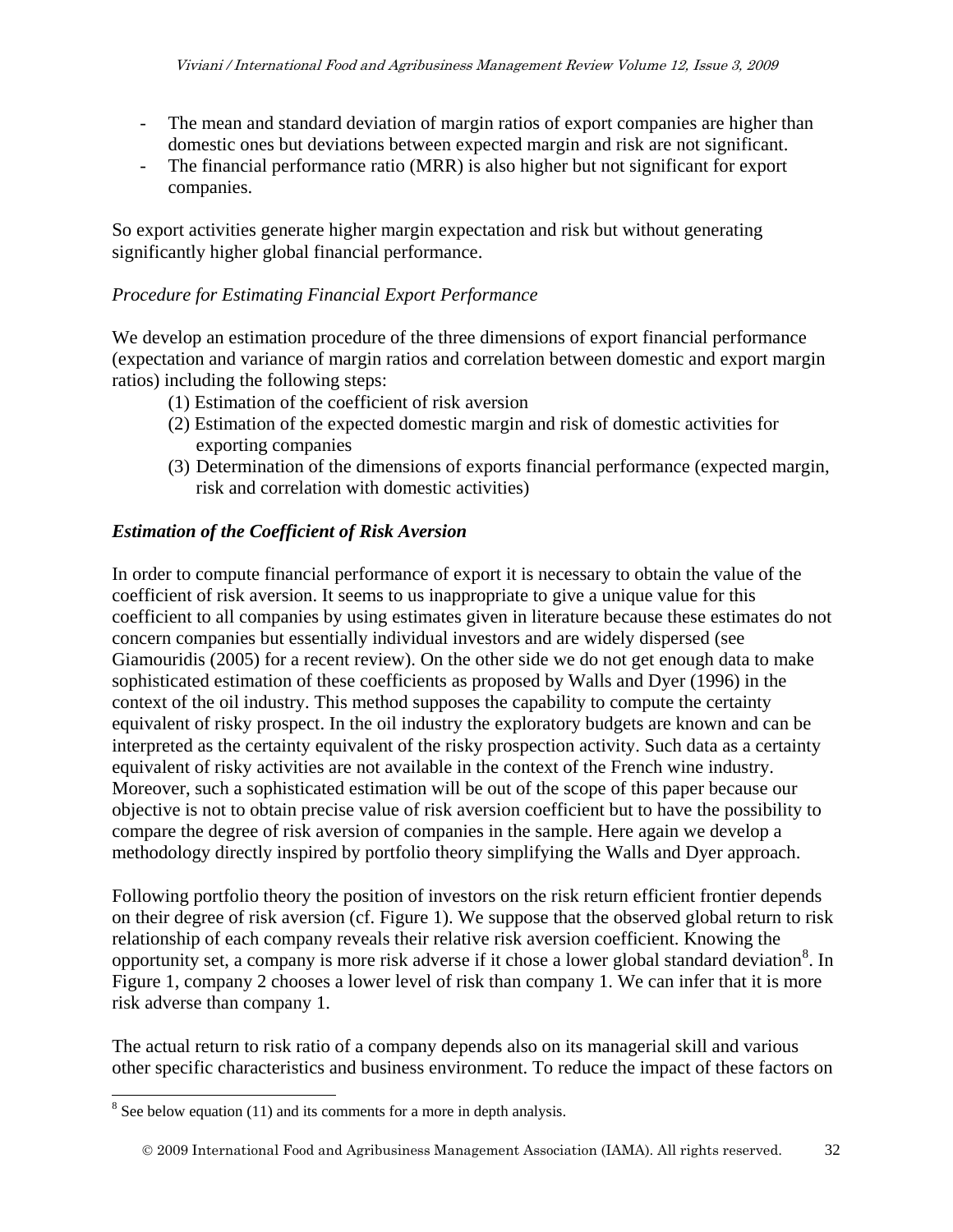the estimation of risk aversion coefficient we conduct, using the sample of exporting companies, an Ordinary Least Square, (OLS), of margin ratios on standard deviation of these ratios<sup>[9](#page-10-0)</sup>:

$$
(8) \qquad m_{Gi}^{e} = \alpha_{G} + \beta_{G} \sigma_{Gi}
$$

 $\overline{a}$ 

 $m_{Gi}^{e}$  can be interpreted as the expected global margin ratio of company, i, having a global given risk  $\sigma_{Gi}$ . The deviation between the actual margin ratio  $\overline{m}_{Gi}$  of a company and  $m_{Gi}^e$  is a measure of performance of company  $i^{10}$  $i^{10}$  $i^{10}$ . In Figure 1 we can see that company 1 has a better performance that a company on the line with the same risk level. That is just the contrary for company 2.

Supposing that each company chooses a point on the risk return line so as to maximize a negative exponential utility function<sup>11</sup>, the following program has to be solved for company, i:

(9) 
$$
E(u(\widetilde{m}_i)) = E(\widetilde{m}_i) - \frac{\lambda_i}{2} V(\widetilde{m}_i)
$$

(10) Using equation (8), equation (9) becomes:  $E(u(\tilde{m}_i)) = \alpha_G + \beta_G \sigma_{Gi} - \frac{\lambda_i}{2} \sigma_G^2$  $E(u(\widetilde{m}_i)) = \alpha_G + \beta_G \sigma_{Gi} - \frac{\lambda_i}{2} \sigma_{Gi}^2$ 

The first order condition for the expected utility maximization (10) is:

(11) 
$$
\frac{dE(u(\tilde{m}_i))}{d\sigma_{Gi}} = \beta_G - \lambda_i \sigma_{Gi} = 0 \Leftrightarrow \lambda_i = \frac{\beta_G}{\sigma_{Gi}}
$$

In the context of a linear relationship between risk and return, the coefficient of risk aversion has a very simple interpretation. A company has a low risk aversion if it chooses a high global risk level  $(\sigma_{G_i})$  even when risk is not well rewarded ( $\beta_G$  is low). In this context, the coefficient of risk aversion depends on the opportunity set (the same global line (8)). Hence the method can be used here only because we compare risk aversion of companies facing the same opportunity set.

<span id="page-10-0"></span><sup>&</sup>lt;sup>9</sup> Note that in portfolio theory the relation between risk and return on the efficient frontier can be quadratic or linear if a risk free asset exist or if a "zero covariance portfolio" can be constructed (see Merton (1972) or Huang and Litzenberger (1988) Chapter 3 for a pedagogical presentation). We choose a linear relationship to simplify computation but we acknowledge that a quadratic one is probably more appropriate in the context of absence of a risk free rate. Note that in this paper we do not try to compute efficient frontier but only to find an empirical relation between margin and risk. We choose not to compute the efficient frontier because our objective is not to find for a given investor the best portfolio of exporting companies but to deduce from the risk level chosen by a company its level of risk aversion relatively to other companies in the same sector.

<span id="page-10-1"></span> $10$  This measure has the same philosophy as the one proposed by Jensen (1968). We compare the actual performance of the company with companies with similar risk. Note that in the Jensen approach, risk is measure by beta; here the risk is measured with sigma.

<span id="page-10-2"></span> $11$  Walls and Dyer (1996) used the same utility function to elicit risk aversion of oil companies.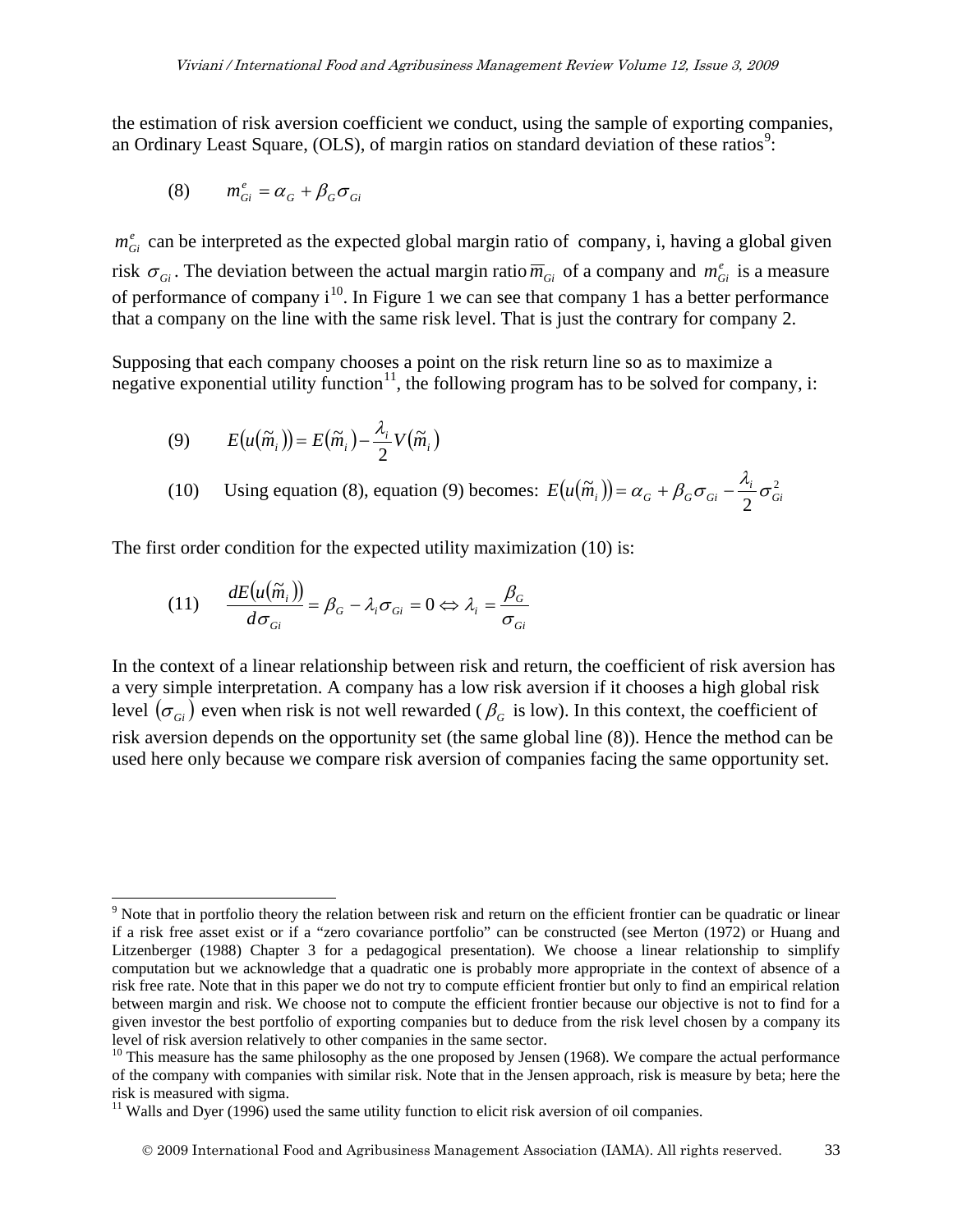

**Figure 1.** Choice of the risk - return relationship

#### *Estimation of the Expected Domestic Margin and Risk of Domestic Activities for Exporting Companies*

Using now the sample of domestic companies the same procedure is applied to obtain the implicit domestic expected margin and margin risk.

First, by OLS the opportunity set (relationship between their expected margin and margin standard deviation) of purely domestic companies is obtained:

$$
(12) \qquad m_{Di}^e = \alpha_D + \beta_D \sigma_{Di}
$$

 $m_{Di}^e$ ,  $\sigma_{Di}$ : expected domestic margin and standard deviation of domestic margin of purely domestic companies.

As already stated, we suppose that exporting companies have the same opportunities that domestic ones concerning their domestic activities meaning that they face the domestic line as far as their domestic activities are concerned.

So our objective is to calculate the position on the domestic line that an exporting company would have chosen if it was purely domestic. As we have already calculated the coefficient of relative risk aversion for exporting companies (equation (11)), the expression of expected utility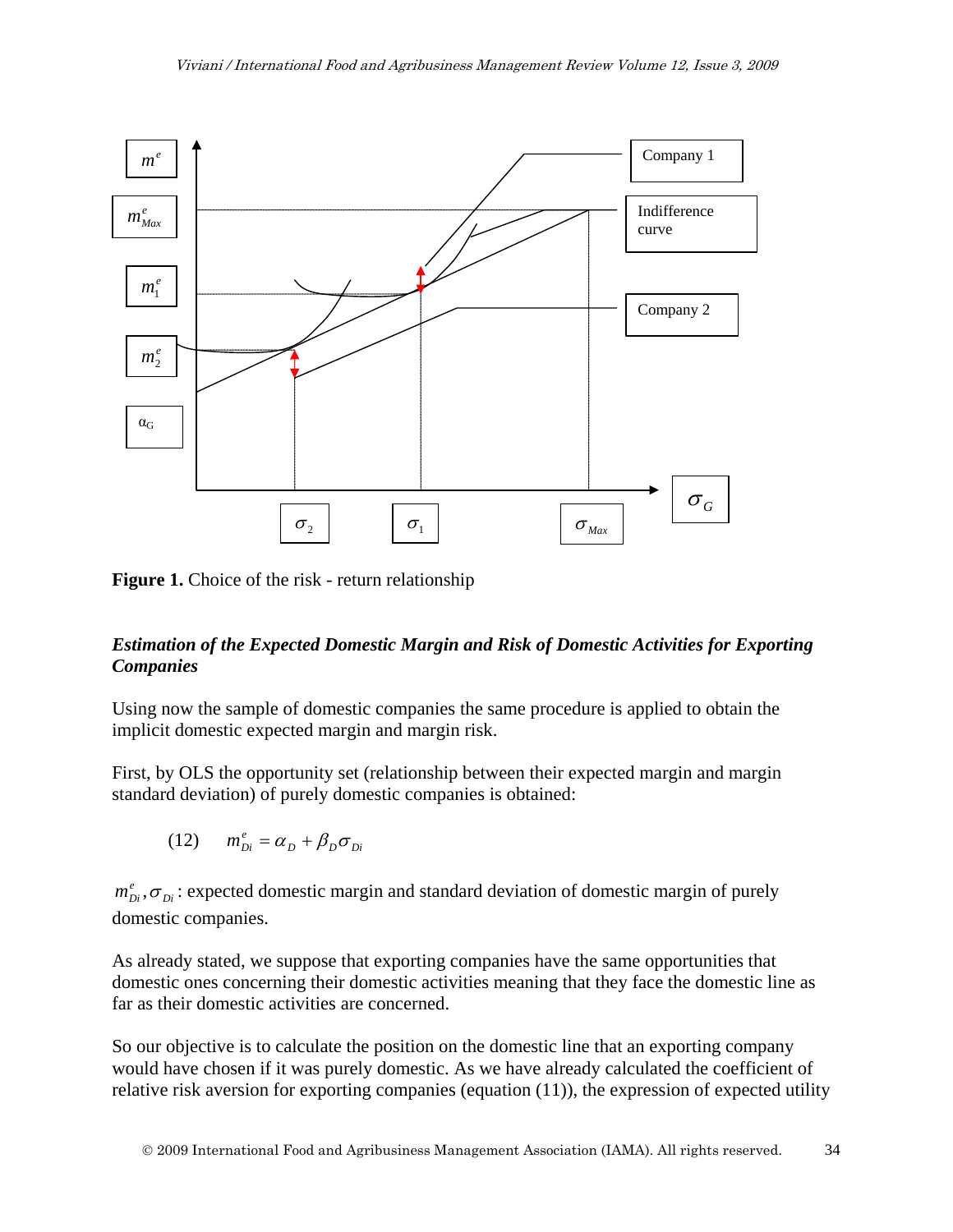is now:

(13) 
$$
E(u(\widetilde{m}_{Di})) = \alpha_D + \beta_D \sigma_{Di} - \frac{\beta_G}{2\sigma_{Gi}} \sigma_{Di}^2
$$

The optimal level of risk chosen on the domestic line is given by the first order condition of equation (13):

(14) 
$$
\frac{dE(u(\widetilde{m}_{Di}))}{d\sigma_{Di}} = \beta_D - \frac{\beta_G}{\sigma_{Gi}} \sigma_{Di} = 0 \Leftrightarrow \sigma_{Di} = \frac{\beta_D}{\beta_G} \sigma_{Gi}
$$

By observing equation (14) one can see that if exporting companies face situation where domestic risk is less rewarded than their global activities ( $\beta_p < \beta_G$ ) they would had chosen a less risky point in the margin to risk domestic activities opportunity line.

The expression of the expected domestic margin of exporting companies  $(m_{Di}^e)$  can be deduced using the classical properties of expectation and equations (12) and (14):

(15) 
$$
m_{Di}^e = \alpha_D + \frac{\beta_D^2}{\beta_G} \sigma_{Gi} = m_{Di}^e = \alpha_D + \beta_D \left(\frac{\beta_D}{\beta_G}\right) \sigma_{Gi}
$$

It is clear from equations (15) that the implicit domestic expected margin of exporting companies is given by the domestic market line where the risk of purely domestic companies is replaced by the risk level that exporting companies would have chosen if they were purely domestic.

#### *Determination of the Dimensions of Exports Financial Performance*

It is now possible to estimate the implicit expected margin on export activities, the implicit export margin risk and the implicit covariance between export and domestic margin by replacing the variables in equations  $(5)$  and  $(7)$  by their expressions given by equations  $(8)$ ,  $(11)$ ,  $(12)$ ,  $(14)$ .

Estimations of implicit expected margin of export  $(m_{Xi}^e)$ , risk  $(\hat{V}(m_{Xi}^e))$  and covariance between export and domestic activities  $\left| Cov(m_{Xi}^e, m_{Di}^e) \right|$  $\bigg)$  $\left(\overset{\wedge}{{Cov}}\!\left(\!\overset{e}{m}{}^e_{\chi_i},m^e_{Di}\right)\!\right)$  $\setminus$  $\int_{0}^{\lambda}$  e<sup>e</sup> *Di*  $\left[\frac{\partial}{\partial y}\left(m_{Xi}^e, m_{Di}^e\right)\right]$  are given by <sup>[12](#page-12-0)</sup>:

(16) 
$$
\hat{m}_{xi}^{e} = \frac{(\alpha_{G} - \alpha_{D} s_{Di})\beta_{G} + \sigma_{Gi}(\beta_{G}^{2} - \beta_{D}^{2} s_{Di})}{\beta_{G}(1 - s_{Di})}
$$

(17) 
$$
\hat{V}(m_{Xi}^e) = \frac{\beta_G^2 \sigma_{Gi}^2 + s_{Di} \beta_D^2 \sigma_{Gi}^2 (s_{Di} - 2) - 2s_{Di} \sigma_{Gi} \beta_G (\alpha_D - \alpha_G)}{\beta_G^2 (1 - s_{Di})^2}
$$

 $\overline{a}$ 

<span id="page-12-0"></span> $12$  Demonstration in Appendix 2.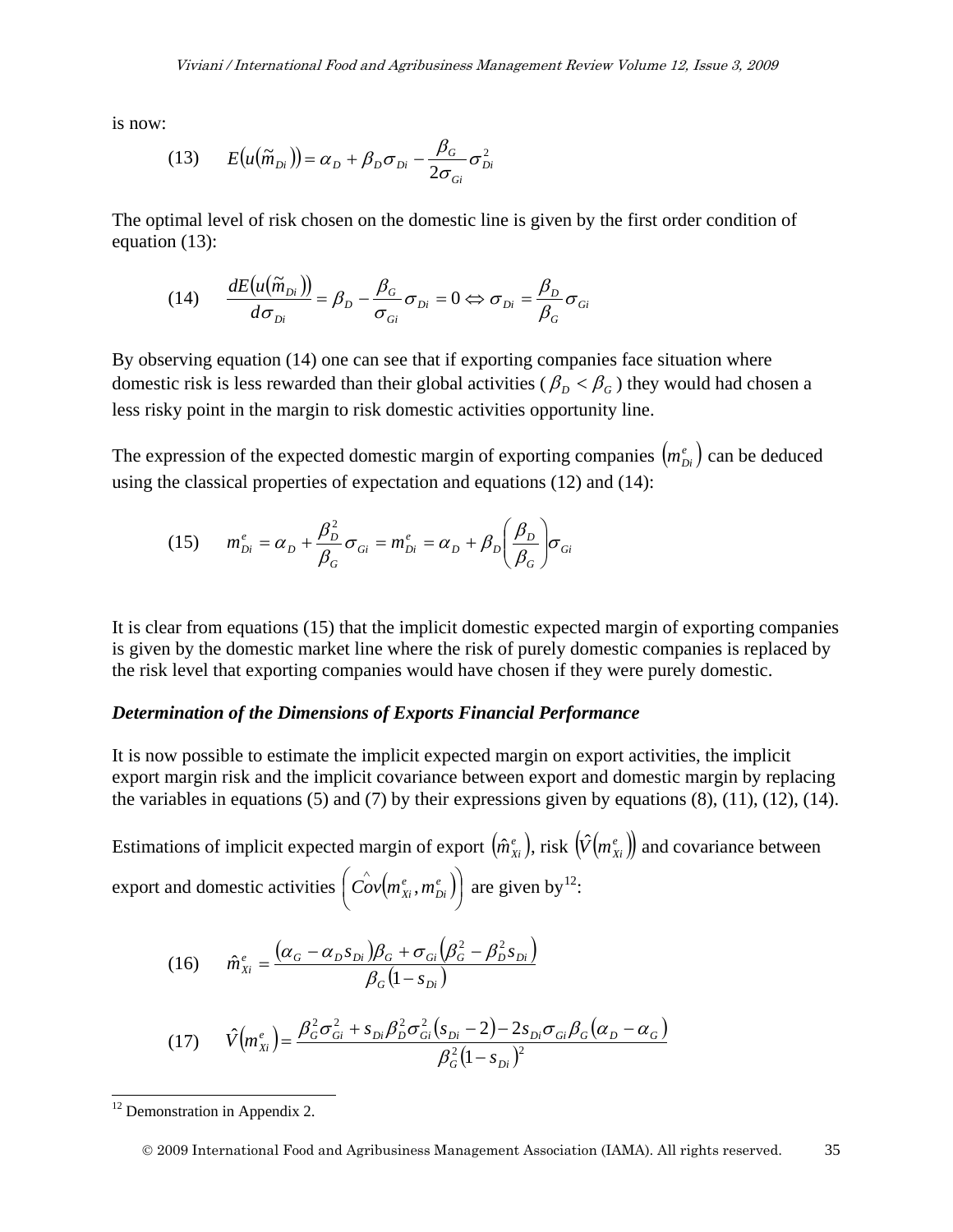(18) 
$$
\hat{Cov}(m_{Xi}^e, m_{Di}^e) = \frac{(1 - s_{Di})\beta_D^2 \sigma_{Gi}^2 + \sigma_{Gi} \beta_G (\alpha_D - \alpha_G)}{(1 - s_{Di})\beta_G^2}
$$

By comparing equations (16), (17), (18) and (5), (7) one can see we have replaced the optimal proportion of domestic activities by the observed one.

In Appendix 3 we demonstrate that unfortunately the method above does not insure that the implicit coefficient of correlation between domestic and export margin will be in the interval (-1, 1). That is the case for company with a very low standard deviation of global margin.



**Figure 2.** From domestic to global position of a company

The method presented above relies heavily on the assumption that the domestic line of exporting company is identical to the domestic line of purely domestic companies. So it seems to us interesting to investigate consequences of the impact of variation of domestic line characteristics (intercept and slope) on the characteristics of implicit export performance. Calculations in Appendix 4 show that if the line of domestic activities of exporting companies is above the line of purely domestic companies (exporting companies are more efficient on their domestic activities than purely domestic ones):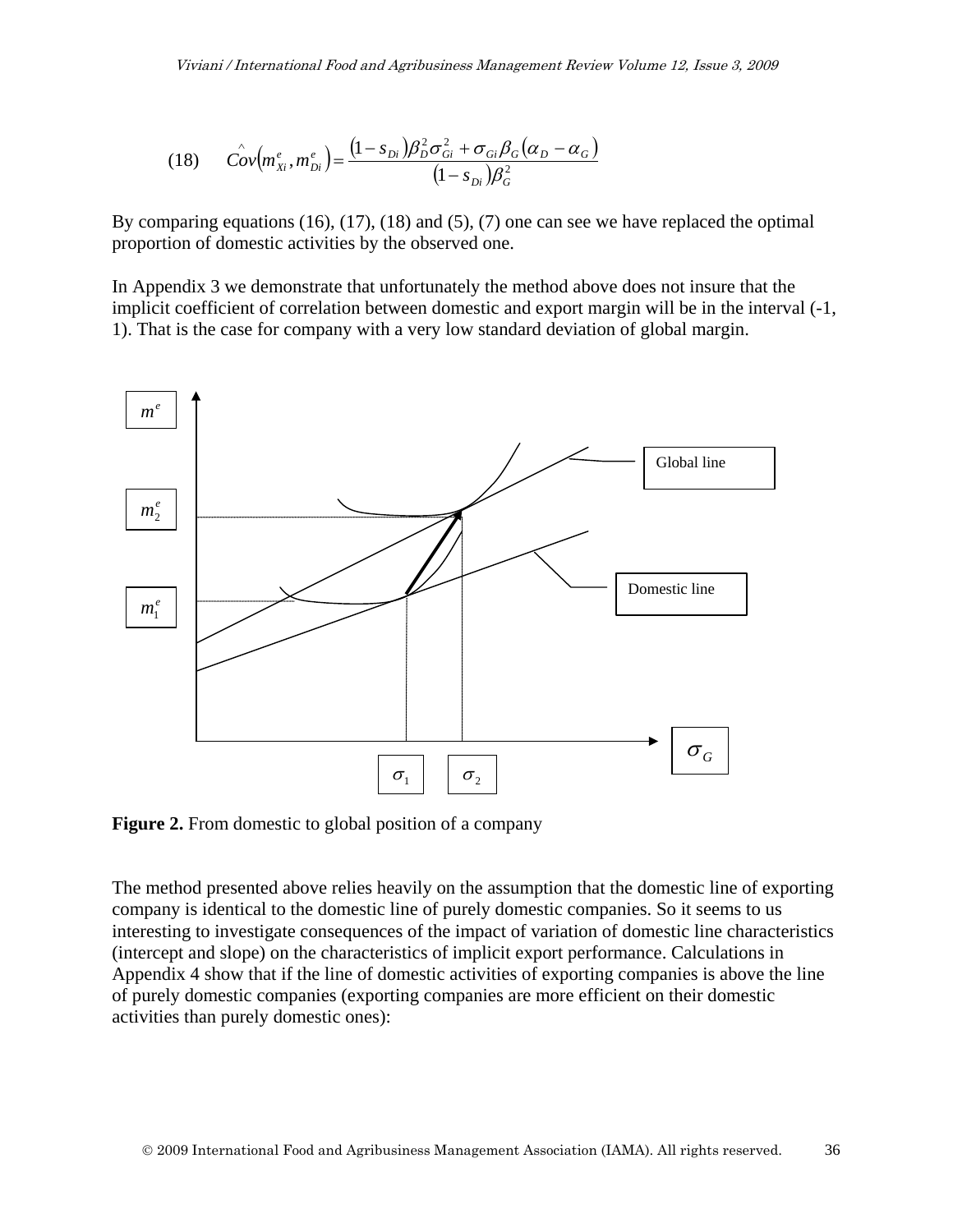- implicit expected margin of export will be overestimated,
- implicit export margin standard deviation will be overestimated,
- covariance between domestic and export margin will be underestimated.

It is of course the reverse if the line of domestic activities of exporting companies is below the line of purely domestic companies.

Note that the impacts of estimation errors on margin expectation and risk are on the same direction hence they partially compensate in the MRR which is a ratio of the two.

### **Empirical Results**

To obtain the implicit characteristics of export we use a two step procedure:

- first we estimate the global and domestic lines (equations(8) and (12)),
- second we calculate implicit characteristics of export using equations (16), (17), (18).

#### *Estimation of the Global and Domestic Lines*

Using the sample of domestic companies, the OLS coefficients are computed:

(19) 
$$
m_D^e = 0.047 + 0.674 \sigma_D
$$
  $AdjR^2 = 0.073$ 

Using the sample of exporting companies, we obtain the following relationship between global margin and global risk:

(20) 
$$
m_G^e = 0.04915 + 1.2086 \sigma_G
$$
  $AdjR^2 = 0.091$ 

From the comparison of these two straight lines (see Figure 2) we can deduce that: Export permit to obtain a better relation between risk and return because the global line (20) is above the domestic line (19) whatever the level of risk. The global line dominates the domestic one. Following portfolio theory, every company in the French wine industry have a commercial interest to export because it can obtain a better margin for the same level of risk. Note that this result does not permit to conclude to a financial interest to export<sup>[13](#page-14-0)</sup> because the margin ratio does not take into account the investment necessary to export. If investments necessary to undertake export activities are similar to those of domestic activities we can say that export activities are more profitable than domestic one. But if export activities necessitate higher investments, it could be the case that commercial gains are offsets by those supplementary investments leading

<span id="page-14-0"></span> $\overline{a}$ <sup>13</sup> To be more rigorous, in financial analysis, the ratio of results obtained by the studied activities on the turnover of these activities is a financial measure of commercial performances. Financial performances are measured by the ratio of results divided by investment necessary to implement the studied activities. Using classical chain rules of ratio we get:  $\frac{\text{Result}}{\text{Turn over}} = \frac{\text{result}}{\text{turn over}} \frac{\text{unit over}}{\text{Assets}}$ turn over turn over result  $\frac{\text{Result}}{\text{Turn over}} = \frac{\text{result}}{\text{turn over}} \cdot \frac{\text{turn over}}{\text{Assets}}$ . An higher margin ratio of exports activities,  $\frac{\text{result}}{\text{turn over}}$ , can be more than

compensated by a lower  $\frac{\text{turn over}}{\text{Assets}}$  of these activities.

2009 International Food and Agribusiness Management Association (IAMA). All rights reserved. 37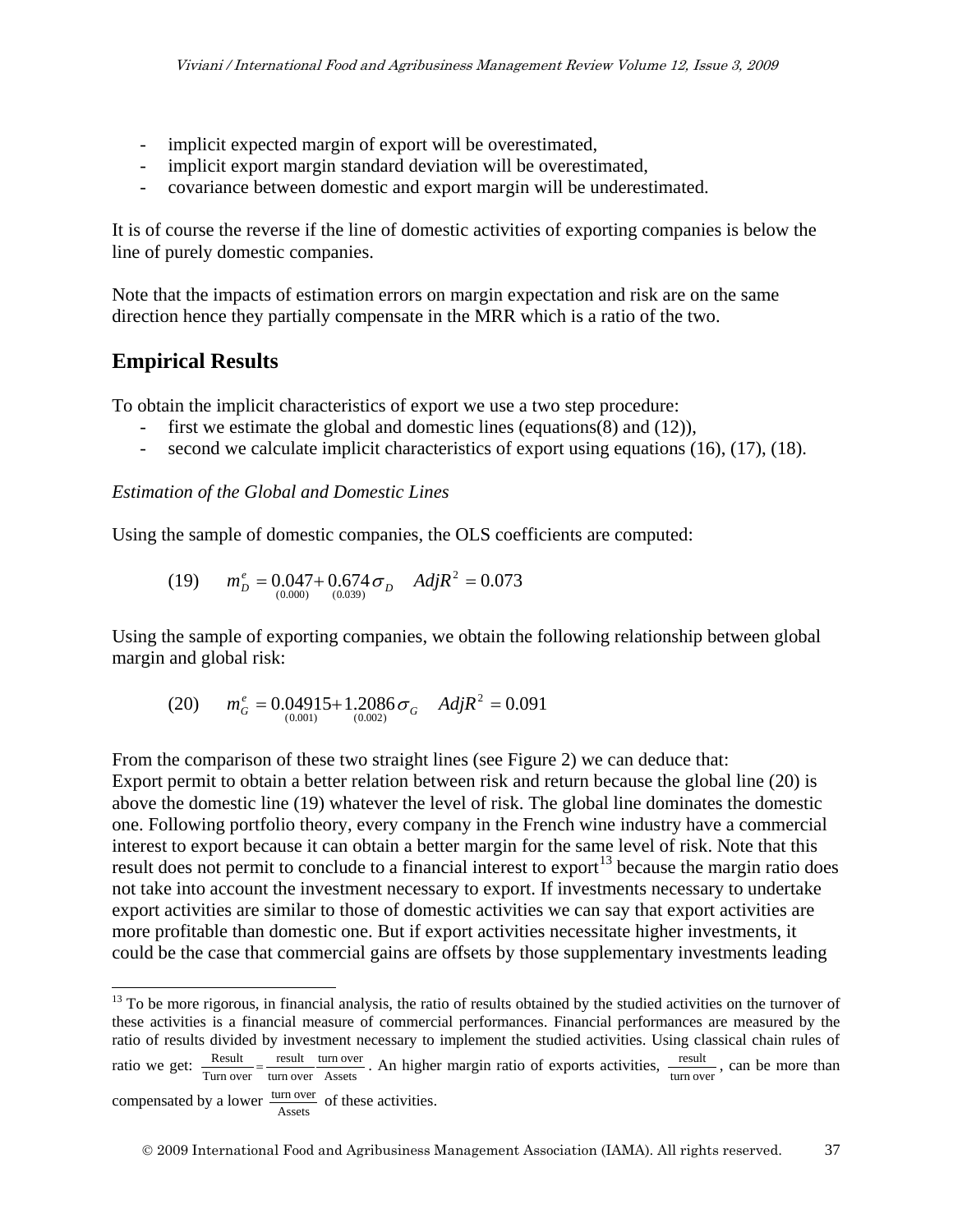to a lower profitability of export activities. In fact, exports necessitate specific investments/costs: production costs (new labels and packing), marketing and distribution costs (export market analysis, prospecting and investigation, cost of the export team, new distribution channels etc…), administrative costs (documentation, compliance of foreign countries laws), financial costs (protection against exchange rate risk and counterparty risk, costs for financing export activities). Export offers a better remuneration of risk because the slope of the line is steeper for exporting companies than for domestic ones (1.2086 against 0.674). From this analysis, one can deduce than, *ceteris paribus*, less risk adverse exporting companies obtain a higher deviation between global and domestic margin for a same level of risk.

From the *Estimation of the Expected Domestic Margin and Risk of Domestic Activities for Exporting Companies,* the position of company, i, on the domestic line is known. The standard deviation of global margin is calculated from the data. Using equation (14) the expected domestic margin is calculated. Following the theoretical framework of section 2, explanation of the movement from the position on the domestic line to the position on the global line is export activities (cf. Figure 2). The characteristics of export explaining the passage from position 1 to position 2 are solution of the system of equations (5) to (7).

### *Global Sample Results*

From equations (16) to (18) we compute for each export company the implicit mean and standard deviation of export margin, the coefficient of correlation between export and domestic activities and the margin to risk ratio. Summary statistics of results are given in Table 2.

|                                                        | <b>Sample</b><br><b>Sample Cross-sectional</b> |                           | Min     | <b>Max</b> |
|--------------------------------------------------------|------------------------------------------------|---------------------------|---------|------------|
|                                                        | <b>Mean</b>                                    | <b>Standard Deviation</b> |         |            |
| Implicit margin mean of export                         | 11.33 %                                        | 7.48 %                    | 5.60 %  | 55.88 %    |
| Implicit margin standard deviation of export<br>(risk) | 5.65 %                                         | 6.69%                     | 0.40%   | 45.76 %    |
| Implicit coefficient of correlation                    | $-0.086$                                       | 0.4816                    | $-2.73$ | 0.45       |
| MRR export                                             | 2.97                                           | 1.82                      | 1.22    | 13.98      |

#### **Table 2.** Exports characteristics and implicit financial performance

By comparing Table 1 and 2, we can see that implicit mean and standard deviation of export activities are higher to those of purely domestic companies. This result is simply a consequence of the positive impact of exports on the mean and standard deviation of the overall margin we observed in our comment of Table 1.

The sample mean of implicit coefficient of correlation between domestic and export activities is slightly negative indicating that exports aims to play an important role in diversifying companies' risk. Implicit coefficients of correlation are not necessarily between  $-1$  and  $1<sup>14</sup>$ . It is the case here for five coefficients over 90 that are below -1 (it is the reason why we observe a - 2.73 in the "min" column of Table 2. For those companies the global risk is very low and in particular below the level permitting to obtain coefficient above -1 defined in Appendix 3.

<span id="page-15-0"></span> $\overline{a}$ <sup>14</sup> See Appendix 3 for a demonstration.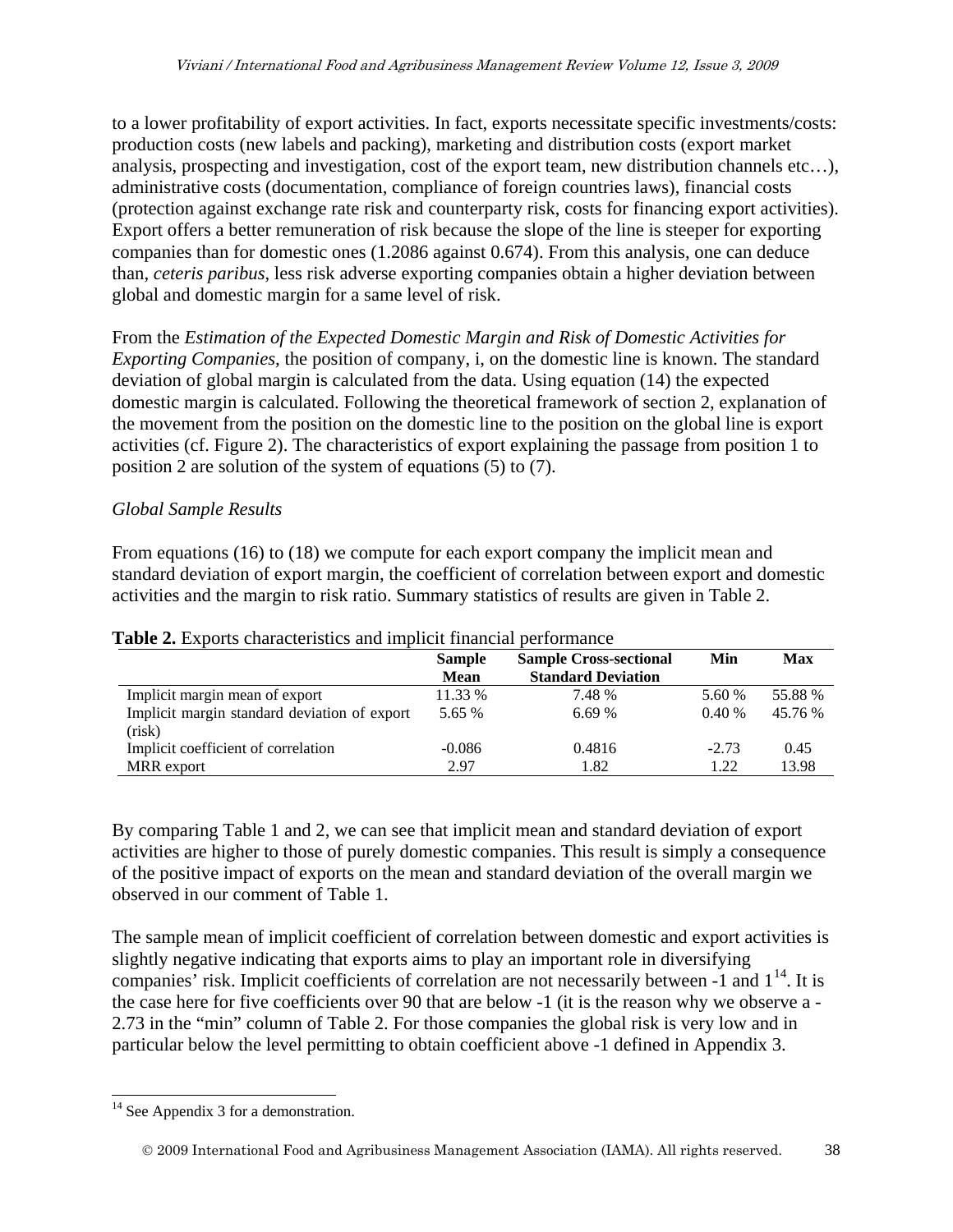The sample mean of implicit export financial performance ratio (MRR) is below the one of domestic companies (2.97 against 5.28 (see Table 1)). The higher margin of export activities is more than compensated by the higher risk they generate. In short, export activities in the French wine industry seem to be better justified by the diversification gains they offer than by their intrinsic performance.

To explore if the implicit performance measure is redundant with existing performance measures, we calculate the coefficients of correlation of the expected implicit margin and the margin to risk ratio of export with three classical measures of export performance: export intensity, export growth rate and export intensity growth rate calculated for the 2001-2005 period (Table 3). All coefficients of correlation are very low meaning that traditional performance measures are not good proxies of financial performance of exports. Even if export intensity is a determining variable of the model, the correlation with margin to risk ratio is very low and even negative with the implicit margin. The correlation between the variation of export or export intensity and the margin to risk ratio is negative during the period and slightly positive for implicit margin.

| <b>Table St Contention between performance incabates</b> |                         |                           |                                     |  |  |  |
|----------------------------------------------------------|-------------------------|---------------------------|-------------------------------------|--|--|--|
| <b>Coefficient of Correlation</b>                        | <b>Export Intensity</b> | <b>Export Growth Rate</b> | <b>Export Intensity Growth Rate</b> |  |  |  |
| Implicit margin                                          | $-0.131$                | 0.088                     | 0.093                               |  |  |  |
| Margin to risk ratio                                     | 0.075                   | $-0.084$                  | -0.086                              |  |  |  |

| Table 3. Correlation between performance measures |  |  |  |
|---------------------------------------------------|--|--|--|
|---------------------------------------------------|--|--|--|

Sample standard deviations of the variables are large probably because companies in the sample are in very different situations (different regions of production, types of wine -effervescent or not – different wine qualities …). It is the reason why we implement the cluster analysis described in the following paragraph.

#### *Clusters Analysis*

We conduct a hierarchical ascendant analysis using Ward criterion based on the three dimensions of export financial performance—return, risk and diversification. Then we calculate the statistical characteristics of the other variables for each class.

| <b>Clusters</b>                               |         | $\mathbf{2}$ | 3       | 4              | 5        |
|-----------------------------------------------|---------|--------------|---------|----------------|----------|
| N (number of companies)                       | 30      | 11           | 45      | $\overline{2}$ | 2        |
| Sample mean of global margin                  | 5.06 %  | 14.67 %      | 7.79 %  | 29.67 %        | $-8.49%$ |
| Sample standard deviation of<br>global margin | 0.78 %  | 4.28 %       | 2.13 %  | 14.65 %        | 11.22 %  |
| MRR global                                    | 12.75   | 3.34         | 4.30    | 1.84           | $-0.63$  |
| Global turnover                               | 60 906  | 19 9 83      | 43 5 61 | 15 5 5 8       | 10 745   |
| % Export                                      | 47.05 % | 37.53 %      | 43.27 % | 30.11 %        | 47.29 %  |
| Sample mean of implicit export<br>margin      | 6.88 %  | 16.80 %      | 10.38 % | 51.53 %        | 29.15 %  |
| Sample standard deviation of<br>export margin | 1.66 %  | 10.60%       | 4.81 %  | 41.78 %        | 21.02 %  |
| Correlation                                   | $-0.40$ | 0.12         | 0.05    | 0.17           | 0.26     |
| MRR export                                    | 4.76    | 1.60         | 2.26    | 1.23           | 1.39     |

#### **Table 4.** Cluster analysis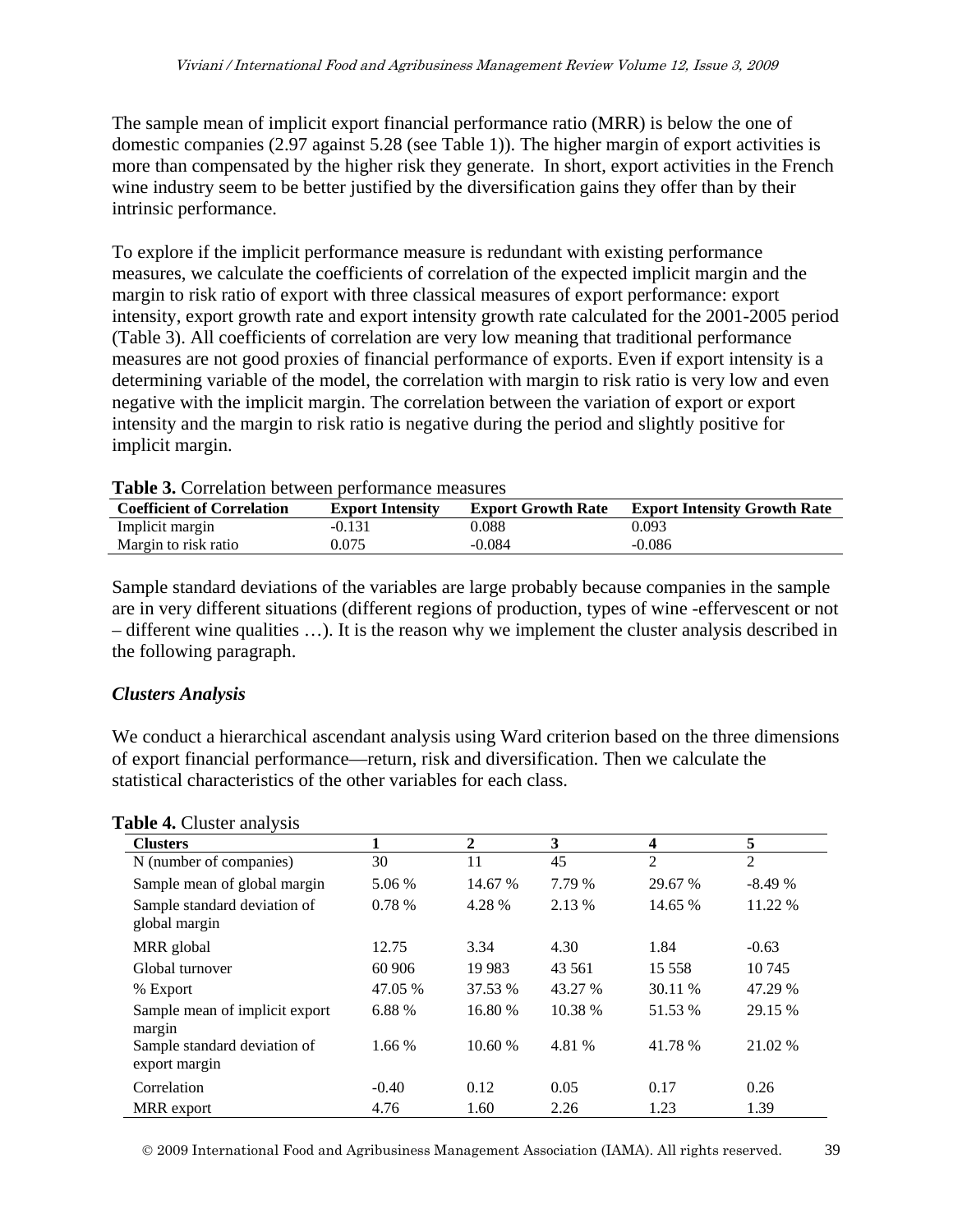Half of the companies in the sample (cluster 3,  $N = 45$ ) have implicit performance of export below the global mean (MRR export equals to 2.26 inferior to 2.97). This can be explained by the fact that the margin ratio of export is quite high but risk is even higher. Implicit diversification gains are substantial (coefficient of correlation closed 0) but not sufficient to obtain a good global performance. Global performances of companies in this cluster are inferior to those of domestic companies (MRR = 4.30 against 5.28). Companies of cluster 1 ( $N = 30$ ) obtain a very good global performance that seems to be due more too very important diversification gains (negative correlation between domestic and export margin) than pure export performance (although they obtain the best implicit export performance of the five cluster these performance is inferior to domestic performance of purely domestic companies in table 1). Companies of the three other clusters are relatively small companies with higher global and export risk. They obtain contrasted global and export performance. Companies of cluster  $4 (N =$ 2) obtain better global and export margin than companies of cluster  $2 (N = 11)$  by taking much more risk. Companies in cluster 5 ( $N = 2$ ) are risky with a negative global margin but their expected export margin is positive.

Similar export intensity can be associated with very different financial export performances.

## **Conclusion**

Noting the difficulties in measuring export performance of companies the paper is a first attempt to develop an approach grounded on modern portfolio theory. This approach allows deducing the margin ratio, the risk and the correlation with domestic activities of export activities knowing export intensities, domestic and global financial performance of companies. It can offer a complementary point of view to the traditional purely subjective approaches based on Likert scales.

Using a sample of French companies in the wine industry these implicit export performance characteristics are estimated. The estimation procedure necessitates determining the coefficient of risk aversion of the company. Moreover it relies heavily on the hypothesis of an identical opportunity set for purely domestic companies and exporting companies for their domestic activities.

Main results from the empirical study are as follows: exports activities help to obtain a better (but not significant) global margin-risk relationship essentially due to diversification gains because export financial performance seems to be inferior to the domestic ones for a great majority of companies. This result leads us to question the rationality of export behaviour by French wine companies. Are companies' financial performances of exports justifying their high export intensity ratio? How could such ratios be explained? A simple explanation could be the decay of wine consumption in the French domestic market. All companies could not be successful or even survive if they have remained purely domestic.

The paper is only a preliminary investigation of the idea to use portfolio theory to measure export performance. The theoretical part could be improved by using more sophisticated portfolio theory tools (more realistic utility functions, better procedure to estimate risk aversion, non linear relationship between risk and margin). As already stated, the quality of implicit export performance measures estimation depends on the quality of the estimation of the financial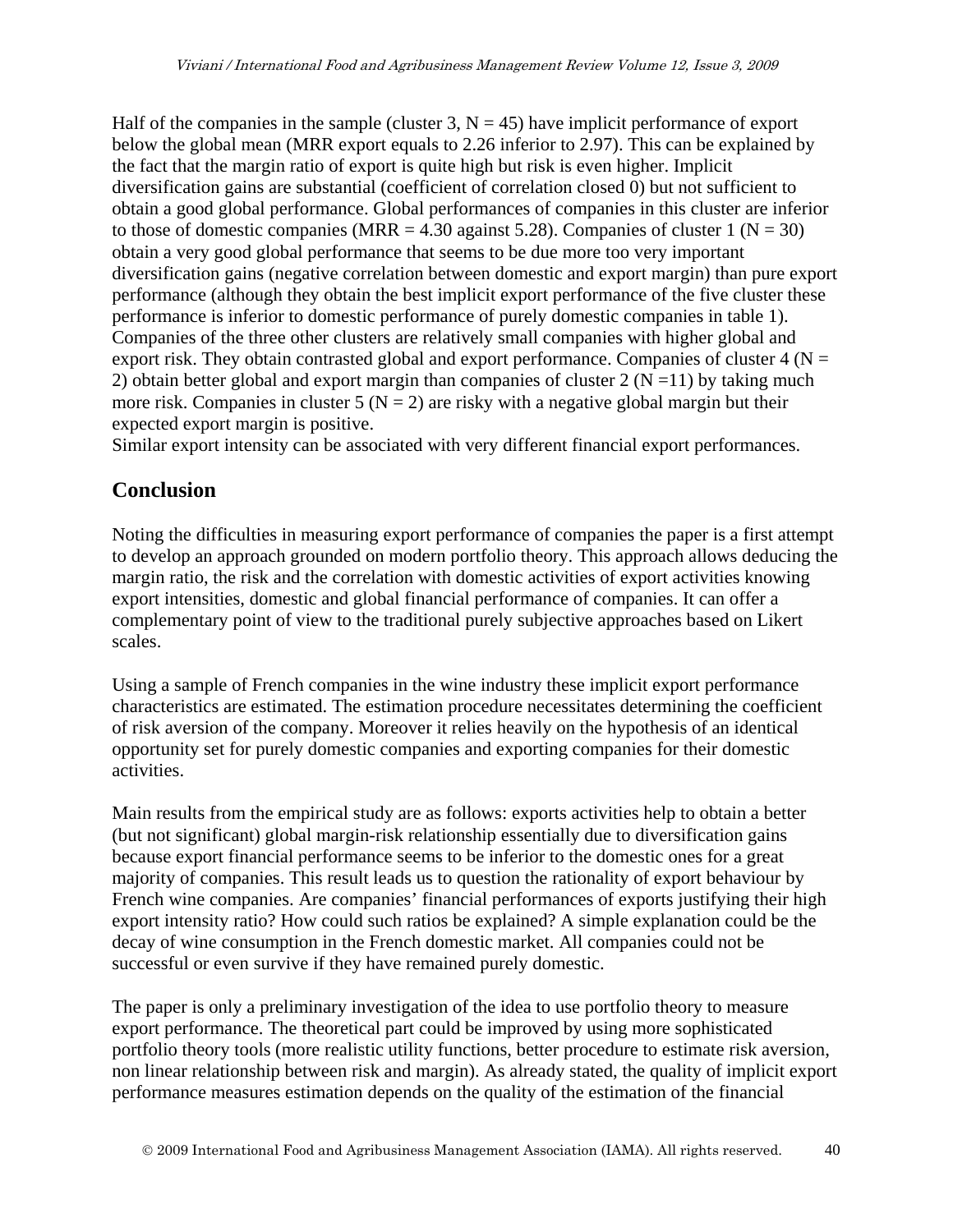performance of their domestic activities. For these last estimations to be reliable the sample of domestic companies should reflect the financial characteristics of domestic activities of exporting companies. In our case, domestic companies are in the same sector and the same country of exporting ones but their size is smaller. We should also check if other control variables (product quality and demand, wine sector and region, production in bulk or bottle…) are similar. As in most studies based on paired samples the quality of results depends heavily on the quality of the comparison sample. Finally results more significant (for instance for the margin to risk relationship) could be obtain using a larger sample of wine companies.

## **References**

- Aaby, N-E. and Slater S.F., 1989. Management Influences on Export Performance: A Review of the Empirical Literature 1978-1988, *International Marketing Review*. 6 (4): 7-26.
- Anderson, K., 2004. The World's Wine Markets: globalization at work. (Chapter 1: The Global Picture), Edward Elgar.
- Black, F. and Scholes, M., 1973. The Pricing of Options and Corporate Liabilities, *Journal of Political Economy*. 81(3): 637-659.
- Bijmolt, T. and Zwart P., 2002. The impact of internal factors on the export success of small and medium–sized firms, Journal of Small Business Management. 32 (2): 69-83.
- Bilkey, W. J., 1982. Variables Associated with Export Profitability, *Journal of International Business Studies*. 13 (Fall): 39-55.
- Boulding, W. and Staelin, R., 1995. Identifying Generalizable Effect of Strategic Actions on Firm Performance: The case of Demande-Side Returns to R&D Spending, *Marketing Science*. 14(3): 222-236.
- Cavusgil, S. T. and Zou, S., 1994. Marketing Strategy Performance Relationship: An Investigation of the empirical link in Export Market Ventures, *Journal of Marketing*. 58 (January): 1-21.
- Chetty, S.K. and Hamilton, R.T., 1993. Firm-level determinants of export performance: a metaanalysis, *International Marketing Review*. 10 (3): 26-34.
- Chow, G.G., 1967. Technological change and the demand for computers, *American Economic Review*. 57: 1117-1130.
- Coelho, A. and Rastoin, J-L., 2005. Stratégie des grands groupes internationaux : vers l'émergence d'un oligopole sur le marché mondial du vin ? Bacchus , 2005. Editions La Vigne, Dunod.
- Dawes, J., 1999. The relationship between subjective and objective company performance measures in market orientation research: further empirical evidence, *Marketing Bulletin*.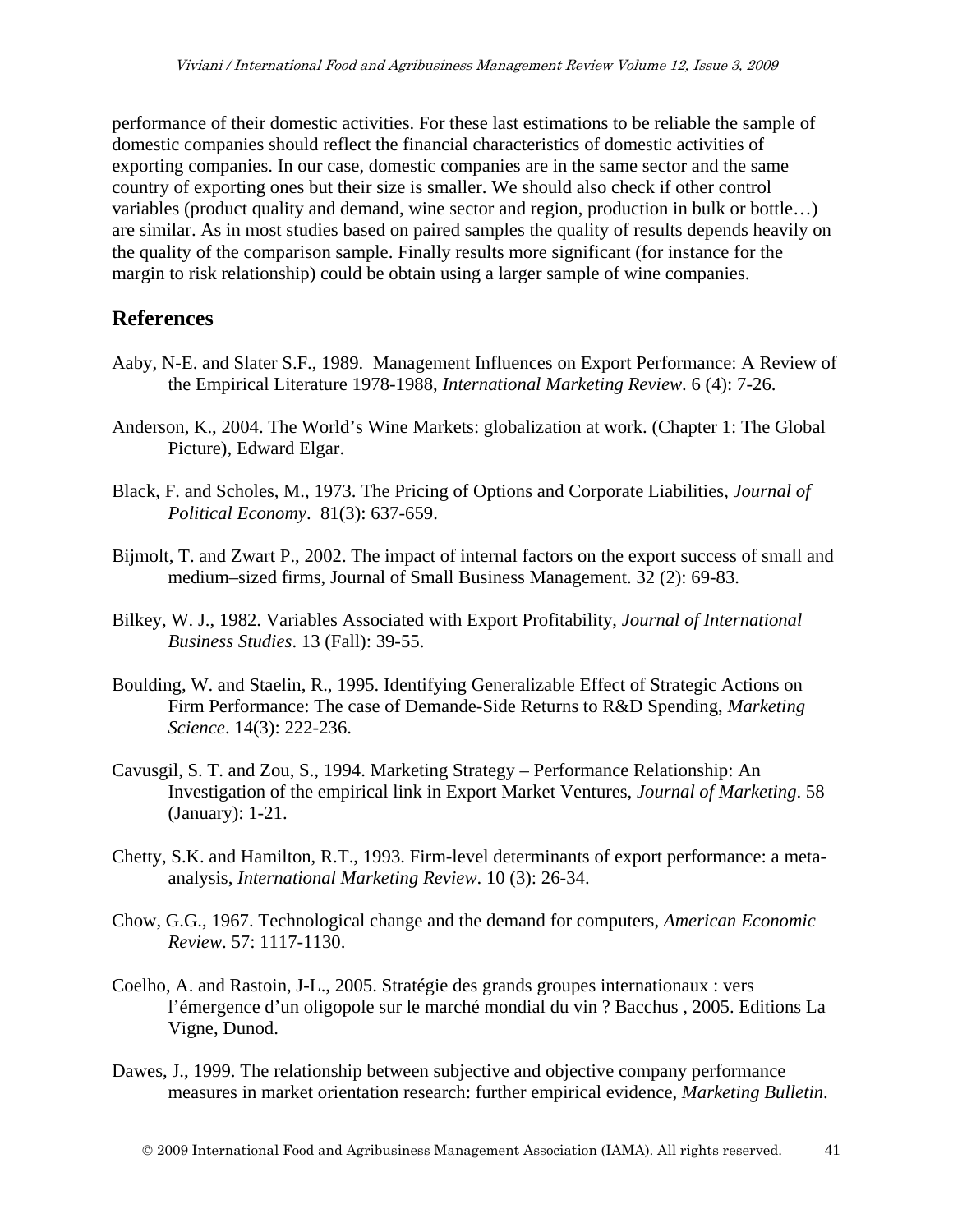10: 65-75.

- Dess, G.G., and Robinson R.B., 1984. Measuring organizational performance in the absence of objective measures: the case of privately-held firm and the conglomerate business unit, *Strategic Management Journal*. 5: 265-73.
- Diamantopoulos, A., 1998. From the Guest Editor, *Journal of International Marketing*. 6 ( 3): 3- 6.
- Gemünden, H.G., 1991. Success factors in export marketing. In: Paliwoda S.J. editor. *New Perspectives in International Marketing*. London: Routledge, 33-62.
- Giamouridis, D., 2005. Inferring option-implied investors'risk preferences, Applied *Financial Economics*. 15: 479-488.
- Huang, C. and Litzenberger, R.H., 1988. *Foundation for Financial Economics*, North-Holland, Amsterdam.
- Jensen, M., 1968. The Performance of Mutual Funds in the Period 1945–1964, *Journal of Finance*. 23: 389–416.
- Katsikeas, C.S., Leonidou, L.C., Morgan, N.A., 2000. Firm-level export performance assessment: review, evaluation and development, *Journal of the Academy of Marketing Science*. 28 (4): 493-511.
- Lages, L.P. and Lages C. R., 2004. The STEP scale: a measure of short-term export performance improvement, *Journal of International Marketing*. 12 (1): 36-56.
- Latane, H. A. and Rendleman, R. J., 1976. Standard Deviations of Stock Price Ratios Implied in Option Prices, *Journal of Finance*. 31: 369-381.
- Leonidou, L.C., Katsikeas, S.K. and Samiee, S. 2002. Marketing strategy determinants of export performance: a meta-analysis, *Journal of Business Research*. 55: 51-67.
- Madsen, T. K., 1989. Successful export marketing management: some empirical evidence, *International Marketing Review*. 6 (4): 41-57.
- Markowitz, H., 1952. Portfolio selection, *Journal of Finance*. 7: 77-91.
- Markowitz, H., 1959. Portfolio selection: efficient diversification of investments, *Cowles foundation monograph*. 16 (Wiley, New York), reprinted in a second edition with Markowitz's comments (1991, Blackwell, Oxford UK).
- Merton, R., 1972. An analytical derivation of the efficient portfolio frontier, *Journal of Financial and Quantitative Analysis*. 7: 1851-1872.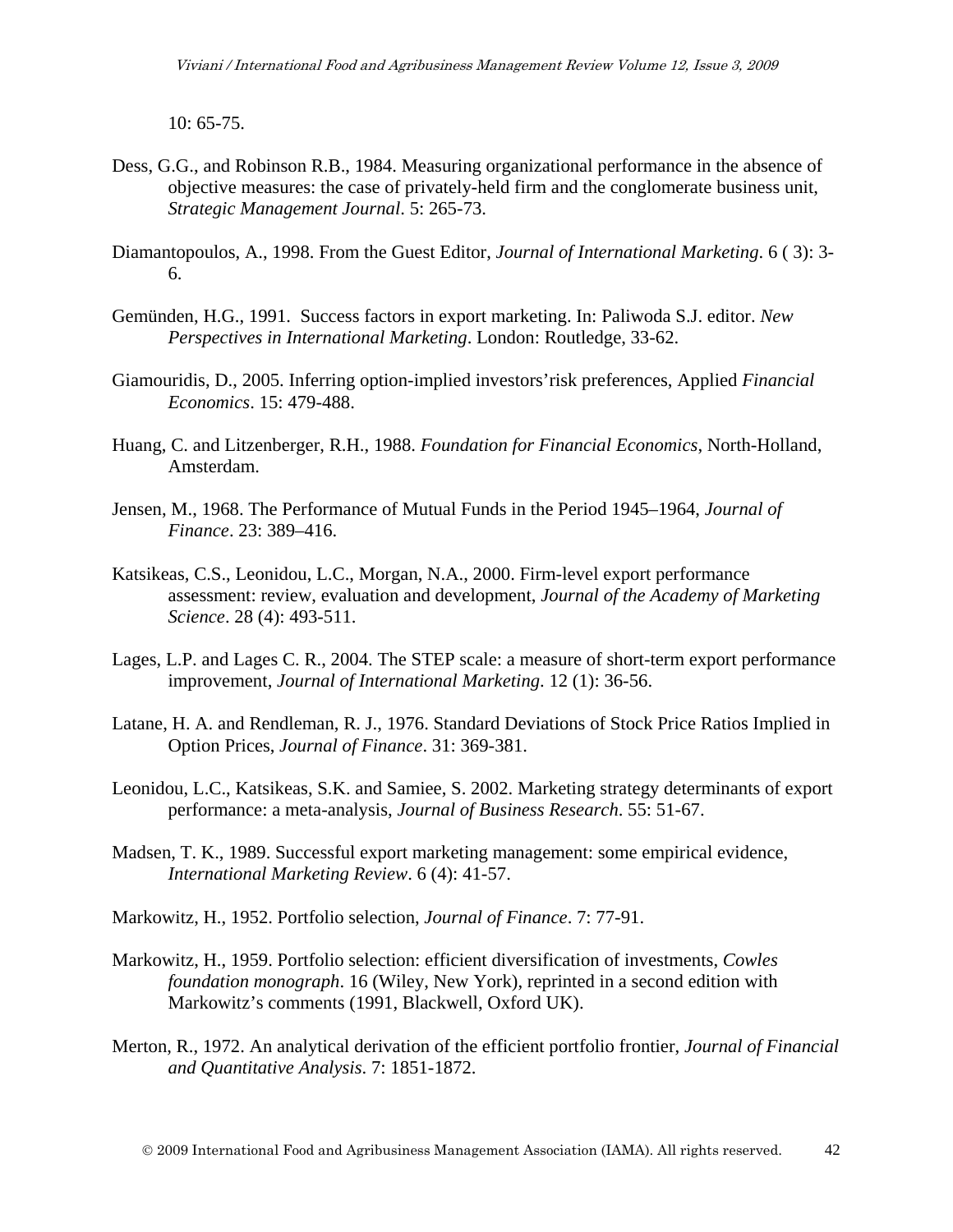- Moini, A.H., 1992. A Study of Exporting and Non**-**Exporting Small Manufacturing Firms, *Journal of Business and Entrepreneurship*. 4(3): 77-88.
- Pearce, J.A.I., Robbins, D.K. and Robinson R.B., 1987. The impact of grand strategy and planning formality on financial performance, *Strategic Management Journal*. 8: 125-134.
- Pratt, J., 1964. Risk aversion in the small and in the large, *Econometrica*, 32 (1–2): 122–136.
- Rose, G.M. and Shoham, A., 2002. Export performance and market orientation : establishing an empirical link, *Journal of Business Research.* 55 (3): 217-227.
- Samiee, S. and Anckar, P., 1998. Currency Choice in Industrial Pricing: A Cross-National Evaluation, *Journal of Marketing*. 62 (3): 112-127.
- Sharpe, W. F., 1966. Mutual Fund Performance, *Journal of Business*, January: 119-138.
- Shoham, A., 1996. Marketing-Mix Standardization: Determinants of Export Performance, *Journal of Global Marketing*. 10 (2): 53-73.
- Shoham, A., 2000. Firm Orientations: Do the Five Orientations Affect Export Performance? *Journal of Global Marketing*. 14 (3): 31-47.
- Sousa, C.M.P., 2004. Export Performance Measurement: an evaluation of the empirical research in the literature, *Academy of Marketing Science Review*. 9: 1-22.
- Stahrl, S. E. and Khoury, S. J., 1986. Exports: a necessary ingredient in the growth of small business firms, *Journal of Small Business Management*. October: 54-65.
- Venkatraman, N. and Ramanujam, V., 1986. Measurement of business performance in strategy research, *Academy Management Review*. 11 (October): 801-14.
- Venkatraman, N. and Ramanujam, V., 1987. Measurement of business economic performance: an examination of method convergence, *Journal of Management*. 13: 109-22.
- Walker, O.G. and Ruckert, R.W., 1987, Marketing's Role in the implementation of Business Strategies", *Journal of Marketing*. 51 (July):15-33.
- Walls, M. R., Dyer, J. S., 1996. Risk Propensity and Firm Performance: A Study of the Petroleum Exploration Industry, *Management Science*. 42 (7): 1004-1021.
- Ziegler, A., 2007. Why does implied risk aversion Smile? *Review of Financial Studies.* 20 (3): 859-904.
- Zou, S. and Stan, S. 1998. The Determinants of Export Performance: a Review of the Empirical Literature between 1987 and 1997, *International Marketing Review*. 15 (5): 333-356.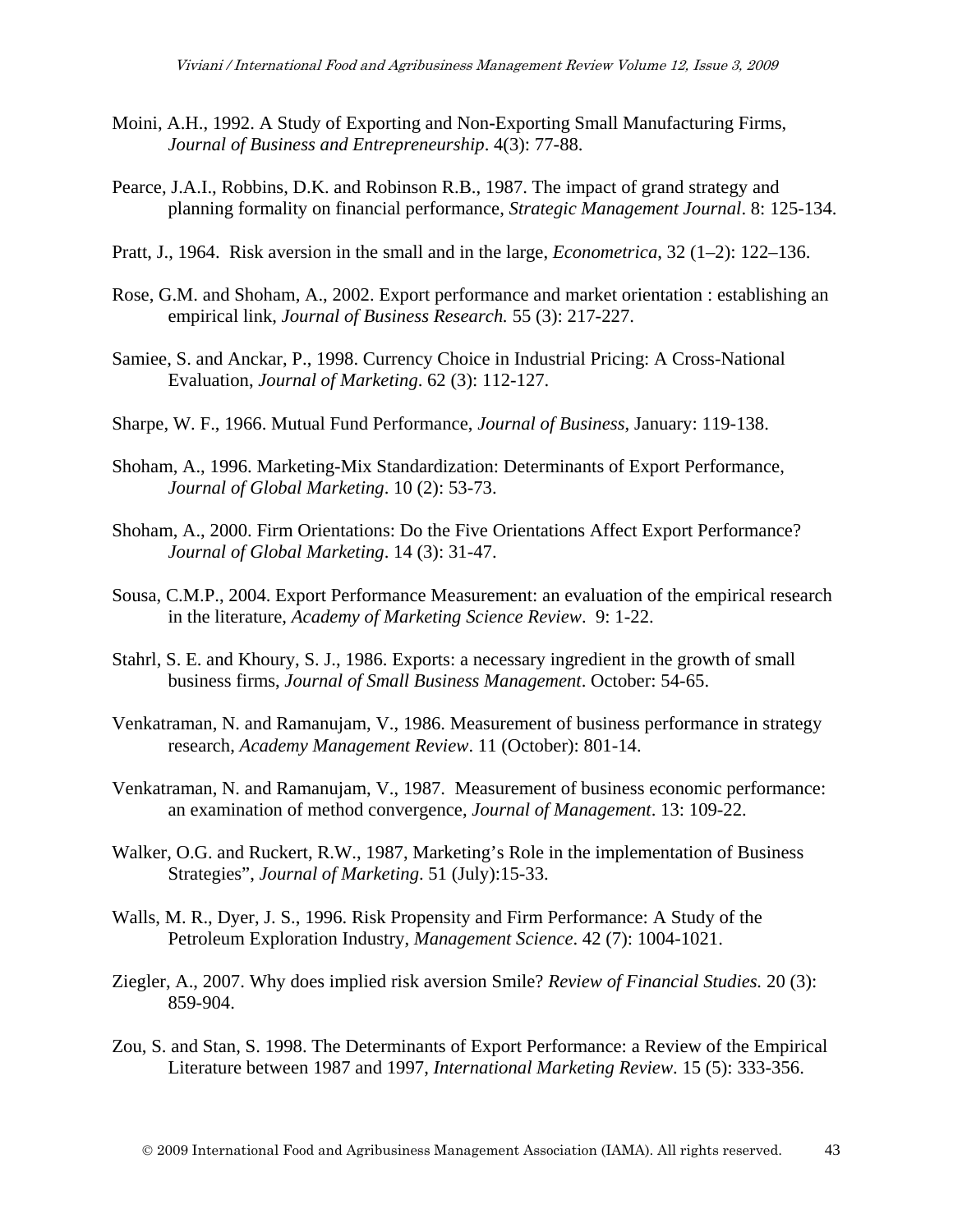Zou, S., Taylor, C. and Osland, G., 1998. The EXPERF scale: A cross-national generalized export performance measure, *Journal of International Marketing.* 6 (3): 37-59.

**Appendix 1.** Solution of the system of equations (4, 6)

System of equations [4] and [6] is written in normal form:

$$
\begin{cases}\n\left(1 - s_D^*\right)^2 V\left(\widetilde{m}_X\right) + 2s_D^*\left(1 - s_D^*\right) \text{Cov}\left(\widetilde{m}_D, \widetilde{m}_X\right) = V\left(\widetilde{m}_G\right) - s_D^*^2 V\left(\widetilde{m}_D\right) \\
\left(s_D^* - 1\right) V\left(\widetilde{m}_X\right) + \left(1 - 2s_D^*\right) \text{Cov}\left(\widetilde{m}_D, \widetilde{m}_X\right) = A - s_D^* V\left(\widetilde{m}_D\right)\n\end{cases}
$$

The resolution by the Cramer method is:

$$
D = \begin{vmatrix} (1 - s_D^*)^2 & 2s_D^* (1 - s_D^*) \\ -(1 - s_D^*) & (1 - 2s_D^*) \end{vmatrix} = (1 - s_D^*)^2
$$
  
\n
$$
D_{V(\widetilde{m}_X)} = \begin{vmatrix} V(\widetilde{m}) - s_D^*^2 V(\widetilde{m}_D) & 2s_D^* (1 - s_D^*) \\ A - s_D^* V(\widetilde{m}_D) & (1 - 2s_D^*) \end{vmatrix} = V(\widetilde{m}_G) (1 - 2s_D^*) + s_D^*^2 V(\widetilde{m}_D) - 2As_D^* (1 - s_D^*)
$$
  
\n
$$
D_{cov(\widetilde{m}_D, \widetilde{m}_X)} = \begin{vmatrix} (1 - s_D^*)^2 & V(\widetilde{m}) - s_D^*^2 V(\widetilde{m}_D) \\ (s_D^* - 1) & A - s_D^* V(\widetilde{m}_D) \end{vmatrix} = V(\widetilde{m}_G) (1 - s_D^*) - s_D^* (1 - s_D^*) V(\widetilde{m}_D) + A(1 - s_D^*)^2
$$

The solution of the system is:

$$
V(\widetilde{m}_x) = \frac{V(\widetilde{m}_G)(1 - 2s_D^*) + s_D^{*2}V(\widetilde{m}_D) - 2As_D^*(1 - s_D^*)}{(1 - s_D^*)^2}
$$

$$
Cov(\widetilde{m}_D, \widetilde{m}_x) = \frac{V(\widetilde{m}_G) - s_D^*V(\widetilde{m}_D) + A(1 - s_D^*)}{(1 - s_D^*)}
$$

$$
A = \frac{\overline{m}_D - \overline{m}_X}{\lambda}
$$

2009 International Food and Agribusiness Management Association (IAMA). All rights reserved. 44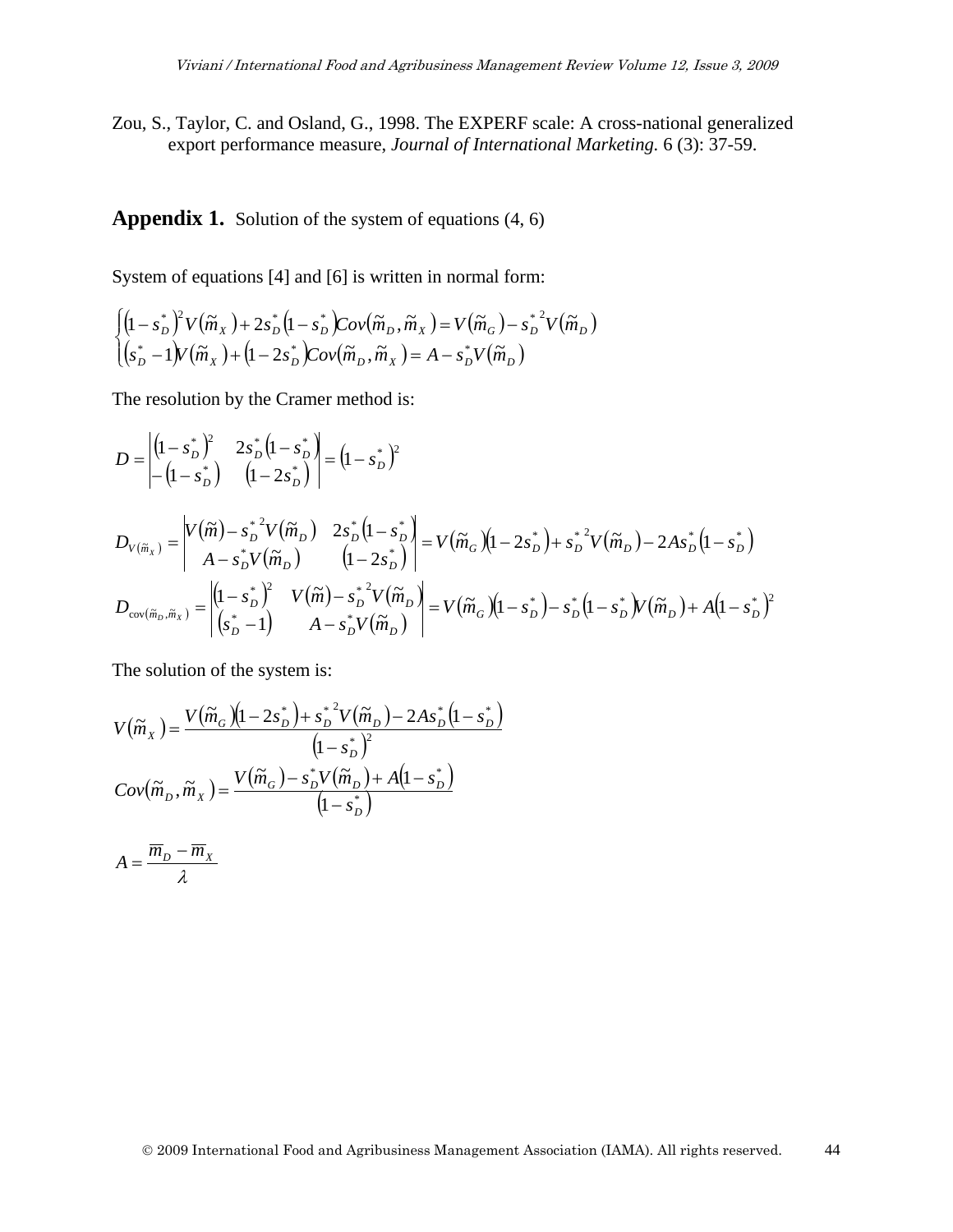# **Appendix 2**

Expressions of the implicit export margin, the implicit margin risk and the implicit covariance between domestic and export margin

$$
\hat{m}_{xi}^{e} = \frac{\alpha_{G} - \alpha_{D}s_{Di} + \beta_{G}\sigma_{Gi} - (\beta_{D}^{2}\sigma_{Gi}/\beta_{G})s_{Di}}{(1 - s_{Di})}
$$
\n
$$
= \frac{(\alpha_{G} - \alpha_{D}s_{Di})\beta_{G} + \sigma_{Gi}(\beta_{G}^{2} - \beta_{D}^{2}s_{Di})}{\beta_{G}(1 - s_{Di})}
$$
\n
$$
A_{i} = \frac{(\beta_{D}^{2}\sigma_{Gi}/\beta_{G}) + \alpha_{D} - \alpha_{G} - \beta_{G}\sigma_{Gi}}{(\beta_{G}/\sigma_{Gi})(1 - s_{Di})} = \frac{\sigma_{Gi}^{2}(\beta_{D}^{2} - \beta_{G}^{2}) + \beta_{G}\sigma_{Gi}(\alpha_{D} - \alpha_{G})}{\beta_{G}^{2}(1 - s_{Di})}
$$
\n
$$
\hat{V}(m_{xi}^{e}) = \frac{\beta_{G}^{2}\sigma_{Gi}^{2}(1 - 2s_{Di}) + s_{Di}^{2}\beta_{D}^{2}\sigma_{Gi}^{2} - 2s_{Di}\beta_{D}^{2}\sigma_{Gi}^{2} + 2s_{Di}\beta_{G}^{2}\sigma_{Gi}^{2} - 2s_{Di}\sigma_{Gi}\beta_{G}(\alpha_{D} - \alpha_{G})}{\beta_{G}^{2}(1 - s_{Di})^{2}}
$$
\n
$$
= \frac{\beta_{G}^{2}\sigma_{Gi}^{2} + s_{Di}\beta_{D}^{2}\sigma_{Gi}^{2}(s_{Di} - 2) - 2s_{Di}\sigma_{Gi}\beta_{G}(\alpha_{D} - \alpha_{G})}{\beta_{G}^{2}(1 - s_{Di})^{2}}
$$
\n
$$
\hat{Cov}(m_{xi}^{e}, m_{Di}^{e}) = \frac{\beta_{G}^{2}\sigma_{Gi}^{2} + s_{Di}\beta_{D}^{2}\sigma_{Gi}^{2} + \sigma_{Gi}^{2}(\beta_{D}^{2} - \beta_{G}^{2}) + \sigma_{Gi}\beta_{G}(\alpha_{D} - \alpha_{G})}{(1 - s_{Di})\beta_{G}^{2}}
$$

$$
=\frac{(1-s_{Di})\beta_D^2 \sigma_{Gi}^2 + \sigma_{Gi}\beta_G(\alpha_D - \alpha_G)}{(1-s_{Di})\beta_G^2}
$$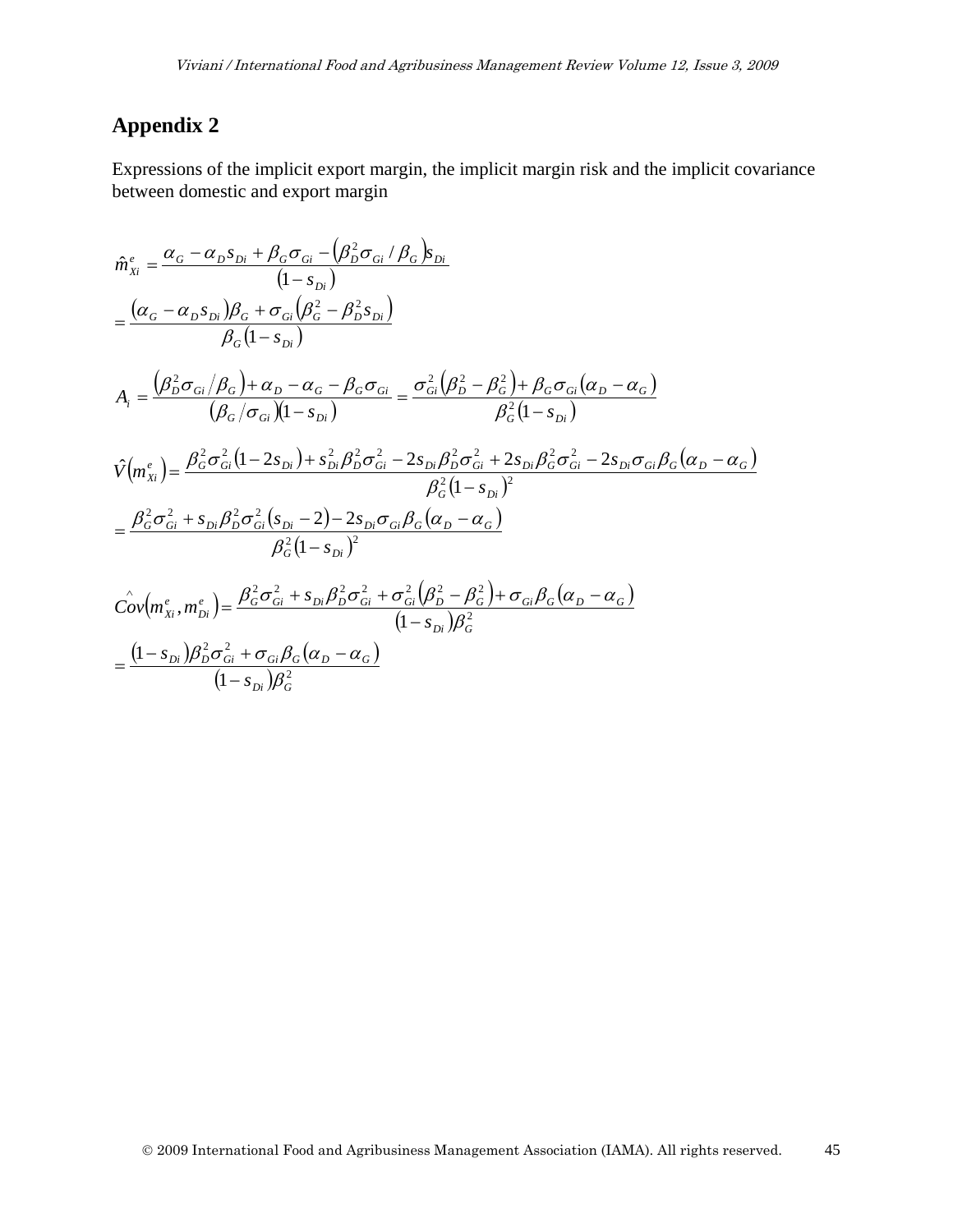**Appendix 3.** Analysis of the correlation coefficient

$$
\hat{Cor}(m_{Xi}^e, m_{Di}^e)^2 = \frac{\left[ (1 - s_{Di})^2 \beta_D^4 \sigma_{Gi}^4 + \beta_G^2 \sigma_{Gi}^2 (\alpha_D - \alpha_G)^2 + 2 (1 - s_{Di}) \beta_D^2 \beta_G \sigma_{Gi}^3 (\alpha_D - \alpha_G) \right] (1 - s_{Di})^2 \beta_G^4}{\left[ \sigma_{Gi}^2 \beta_G^2 + s_{Di} \beta_D^2 \sigma_{Gi}^4 (s_{Di} - 2) - 2 s_{Di} \sigma_{Gi} \beta_G (\alpha_D - \alpha_G) \right] (1 - s_{Di})^2 \beta_G^4 \beta_D^2 \sigma_{Gi}^2}
$$

$$
\hat{Cor}(m_{Xi}^e, m_{Di}^e)^2 = \frac{(1 - s_{Di})^2 \beta_D^4 \sigma_{Gi}^4 + \beta_G^2 \sigma_{Gi}^2 (\alpha_D - \alpha_G)^2 + 2(1 - s_{Di}) \beta_D^2 \beta_G \sigma_{Gi}^3 (\alpha_D - \alpha_G)}{\sigma_{Gi}^4 \beta_G^2 \beta_D^2 + s_{Di} \beta_D^4 \sigma_{Gi}^4 (s_{Di} - 2) - 2s_D \sigma_{Gi}^3 \beta_G \beta_D^2 (\alpha_D - \alpha_G)}
$$

 $\int_{0}^{\infty} or \left( m_{Xi}^{e}, m_{Di}^{e} \right)^{2} \leq 1$  $Cor(m_{Xi}^e, m_{Di}^e)^2 \leq 1$  implies that

$$
\beta_{D}^{4}\sigma_{Gi}^{4} - 2s_{Di}\beta_{D}^{4}\sigma_{Gi}^{4} + s_{Di}^{2}\beta_{D}^{4}\sigma_{Gi}^{4} + \beta_{G}^{2}\sigma_{Gi}^{2}(\alpha_{D} - \alpha_{G})^{2} + 2\beta_{D}^{2}\beta_{G}\sigma_{Gi}^{3}(\alpha_{D} - \alpha_{G}) - 2s_{Di}\beta_{D}^{2}\beta_{G}\sigma_{Gi}^{3}(\alpha_{D} - \alpha_{G})
$$
  
\n
$$
\leq \sigma_{Gi}^{4}\beta_{D}^{2}\beta_{G}^{2} + \sigma_{Gi}^{4}s_{Di}^{2}\beta_{D}^{4} - 2\sigma_{Gi}^{4}\beta_{D}^{4}s_{Di} - 2s_{Di}\sigma_{Gi}^{3}\beta_{D}^{2}\beta_{G}(\alpha_{D} - \alpha_{G})
$$
  
\n
$$
\beta_{D}^{4}\sigma_{Gi}^{4} + \beta_{G}^{2}\sigma_{Gi}^{2}(\alpha_{D} - \alpha_{G})^{2} + 2\beta_{D}^{2}\sigma_{Gi}^{3}\beta_{G}(\alpha_{D} - \alpha_{G}) - \beta_{D}^{2}\beta_{G}^{2}\sigma_{Gi}^{4} \leq 0
$$
  
\n
$$
\beta_{D}^{2}\sigma_{Gi}^{4}(\beta_{D}^{2} - \beta_{G}^{2}) + \beta_{G}\sigma_{Gi}^{2}[\beta_{G}(\alpha_{D} - \alpha_{G})^{2} + 2\beta_{D}^{2}\sigma_{Gi}(\alpha_{D} - \alpha_{G})] \leq 0
$$

If we are in the reasonable case where  $\beta_D^2 \leq \beta_G^2$  (exporting companies obtain a better reward for risk than purely domestic ones) the first term of the equation above is negative. The second term is negative if  $\beta_G(\alpha_D - \alpha_G)^2 + 2\beta_D^2 \sigma_{Gi}(\alpha_D - \alpha_G) \le 0$  or if

$$
\sigma_{Gi} \ge \frac{\beta_G(\alpha_G - \alpha_D)}{2\beta_D^2}
$$

In the reasonable case where  $\alpha_G \ge \alpha_D$  the right hand side of the inequality is positive. So to be sure to obtain coefficient of correlation in the interval [-1, 1] the global risk must not be too small.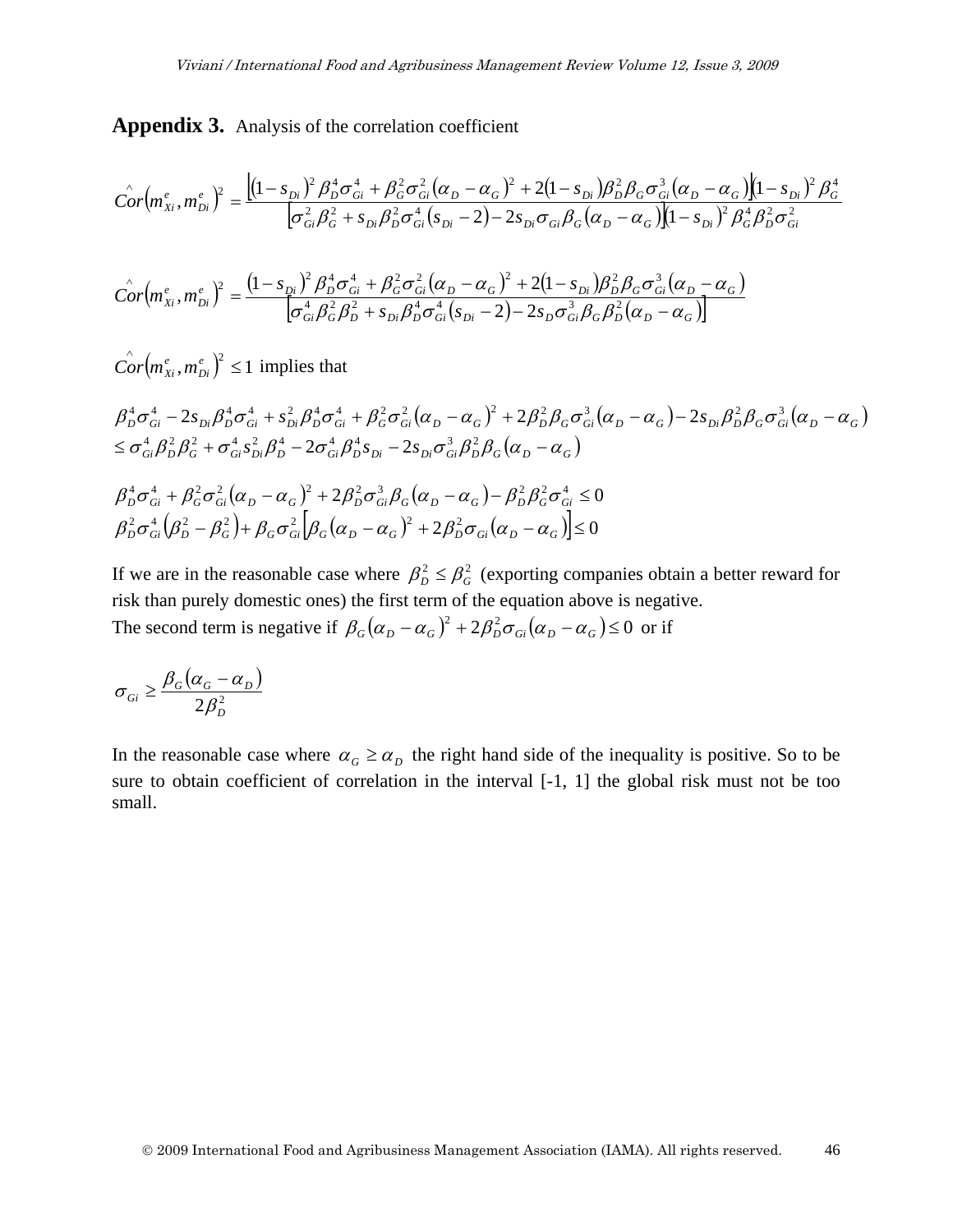**Appendix 4.** Analysis of the consequences of error in the coefficients of the domestic line of exporting companies

*Derivatives of the Implicit Expected Export Margin* 

0  $=\frac{-s_D}{1-s_D} \leq$ *D D D e X s s d dm* α

Implicit export margin decreases when the intercept of the domestic line increases.

$$
\left| \frac{-s_D}{1 - s_D} \right|_{s_D} = \frac{-1}{(1 - s_D)^2} < 0
$$

The impact of error decreases when export intensity increases.

$$
\frac{dm_x^e}{d\beta_D} = \frac{-2s_D \sigma_G \beta_D}{(1 - s_D)\beta_G} \le 0
$$

Implicit export margin decreases when the slope of the domestic line increases.

$$
\left|\frac{-2s_D \sigma_G \beta_D}{\left(1 - s_D\right) \beta_G}\right|_{s_D} = \frac{-2\sigma_G \beta_D}{\beta_G \left(1 - s_D\right)^2} < 0
$$

The impact of error decreases when global risk or export intensity increases.

*Derivatives of the Implicit Variance of Export Margin* 

$$
\frac{dV\left(m_{X}^{e}\right)}{d\alpha_{D}} = \frac{-2s_{D}\sigma_{G}}{\left(1 - s_{D}\right)^{2}\beta_{G}} \le 0
$$

Implicit variance of export margin decreases when the intercept of the domestic line increases.

$$
\left| \frac{-2s_D \sigma_G}{(1 - s_D)^2 \beta_G} \right|_{s_D} = \frac{-2\sigma_G}{\beta_G (1 - s_D)^2} < 0
$$

The impact of error decreases when global risk or export intensity increases.

$$
\frac{dV\left(m_{X}^{e}\right)}{d\beta_{D}} = \frac{2s_{D}\beta_{D}\sigma_{G}^{2}\left(s_{D} - 2\right)}{\left(1 - s_{D}\right)^{2}\beta_{G}^{2}} \le 0
$$